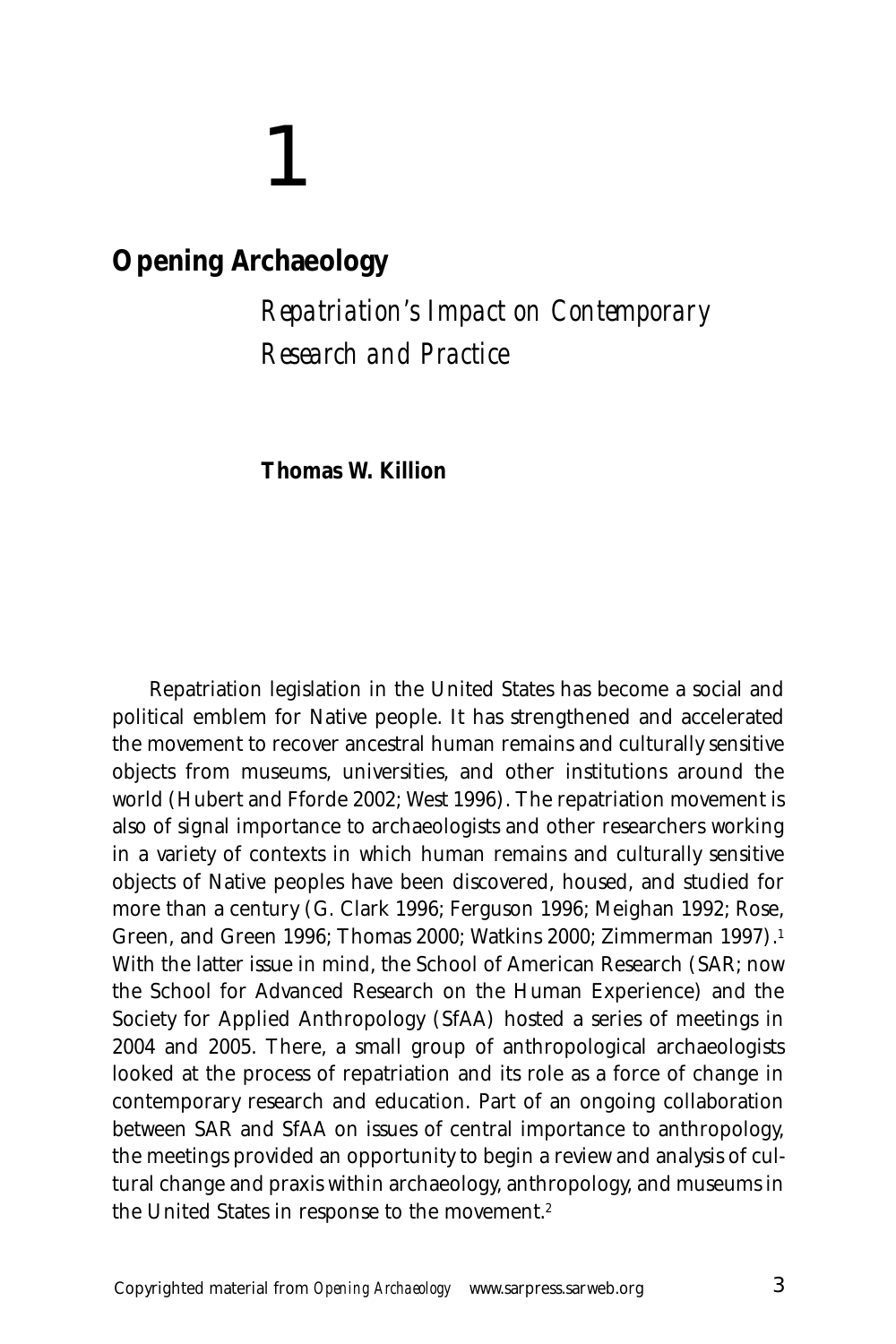#### **Thomas W. Killion**

Since 1989, and in some cases well beforehand, thousands of human remains and many thousands of objects of a funerary, sacred, or patrimonial character have been returned to indigenous communities in the United States under federal repatriation legislation.3 Seminar participants examined the field of anthropology before and after passage of the Native American Graves Protection and Repatriation Act (NAGPRA) in 1990 and its precursor at the Smithsonian Institution, the National Museum of the American Indian (NMAI) Act of 1989. These laws mandate that museums and other repositories of Native American human remains and objects share information with, consult with, and return requested items subject to the statutes to federally recognized tribes and Native Alaskan and Hawaiian communities defined in the legislation.4

For many Native American groups in the United States and elsewhere, the subject of repatriation is closely related to issues of cultural survival, community revitalization, knowledge and language preservation, protection of sacred sites, and political sovereignty (White Deer 1997). Many Native Americans have a spiritual and religious motivation for their involvement in the repatriation movement that transcends any discourse or critique of archaeological method and theory. How and why archaeologists do what they do is often an ancillary concern to Native peoples, who are primarily motivated by making sure that their ancestors receive culturally appropriate treatment. Archaeology, physical anthropology, and museum anthropology, however, are profoundly implicated in this issue, with effects across the board, from access to data to research methods, scholarship, ethics, collaboration, consultation, and public outreach. The SAR–SfAA seminar, held in Santa Fe, centered not on matters of compliance with the mandate, its legal ramifications, or even the effects of repatriation for Native American communities, as a number of important volumes already have done (e.g., Bray and Killion 1994; Fine-Dare 2002; Mihesuah 2000b; Swidler et al. 1997; Thomas 2000). Rather, the seminar participants focused on changes the federally mandated repatriation process has wrought in professional practices, theory building, and training the next generation of anthropologists who will work in museums, universities, and other organizations worldwide (Ferguson 1996).

### **ASSESSING THE EFFECTS OF REPATRIATION**

Assessing the effects of repatriation on North American archaeology is becoming somewhat easier as the movement continues to mature and expand during its second decade of implementation in the United States. Repatriation is part of a set of related issues that play a powerful and per-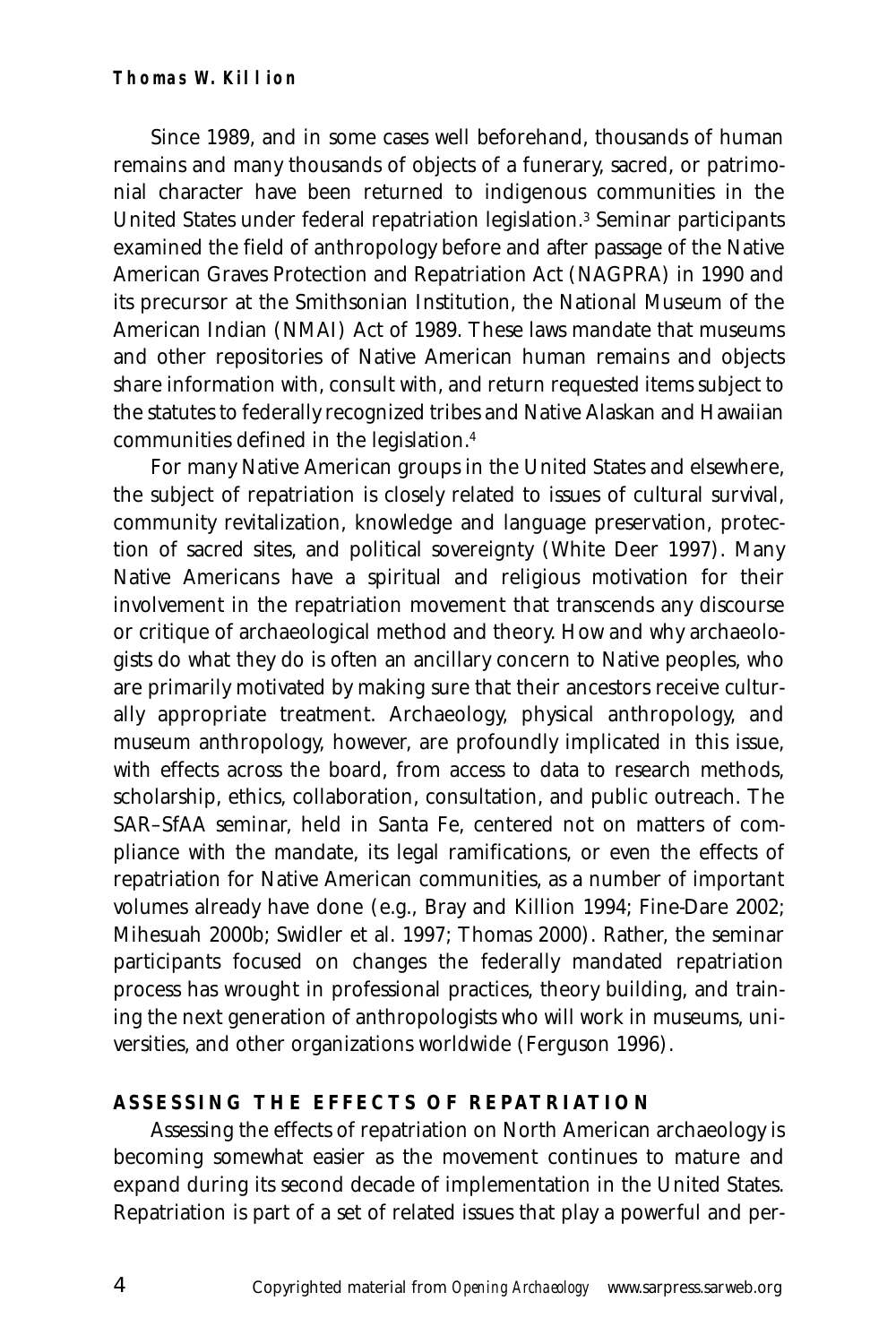vasive role in the development of the discipline as archaeologists and allied researchers redefine and, hopefully, improve their relations with the people and cultures whose past they have depended on to study for more than a century. The ownership of indigenous knowledge and artistic creations (Brown 2003), the protection of sacred sites (Carmichael et al. 1997; Gulliford 2000; Mills and Ferguson 1998), and Native stewardship of cultural resources (Ferguson 1996; Swidler et al. 1997; Watkins 2000), as well as the larger issues of tribal sovereignty, self-determination, and economic development, all bear, directly or indirectly, on the evolution of archaeological praxis in North America and beyond (Fine-Dare 2002 and chapter 2, this volume; Kehoe and Emmerichs 1999; Thomas 2000; Trigger 1989). Joined with repatriation, which requires "meaningful" (see Stapp and Burney 2002 and Stapp, chapter 12, this volume) consultation with Native groups on the evaluation and custody of human remains and objects protected by federal statue, these factors have begun to impact the field and its intellectual development in ways unimagined only a few decades ago.

The resolution of contemporary issues with Native peoples, codified (if imperfectly realized) by implementation of repatriation legislation, also touches on the reevaluation of some of the most basic theoretical and methodological tenets of the field. New light on the peopling of the Americas (Adovasio and Page 2002; Bonnichsen 1999; Dillehay 2000; Dixon 2000a; Stanford and Bradley 1999; Strauss 2000), better understanding of the biological, social, and material consequences of contact and colonization (e.g., Dobyns 1993; Thornton 1987; Verano and Ubelaker 1992), and increased knowledge of the meaning and importance of culturally sensitive objects and sites among Native American communities (Brown 2003; Merrill, Ladd, and Ferguson 1993; Messenger 1989; Stoffle and Evans 1990; Tall Bull and Price 1993) are just a few examples of areas where the increase and diffusion of knowledge within anthropology and archaeology have coincided with the repatriation mandate. Many of these changes may not be directly attributed to the impact of repatriation. They nevertheless have co-occurred as a bundle of related developments, while repatriation itself moved to the forefront of the field, and they are intimately and profoundly colored by the larger political and social environment within which repatriation has unfolded.

In fact, repatriation and other processes related to indigenous rights and participation in American archaeology may well come to rank with other historic movements that have acted to change the face of the field from the shift to culture-historical and ecological perspectives during the first half of the twentieth century (Childe 1925; J. Clarke 1939; Ford and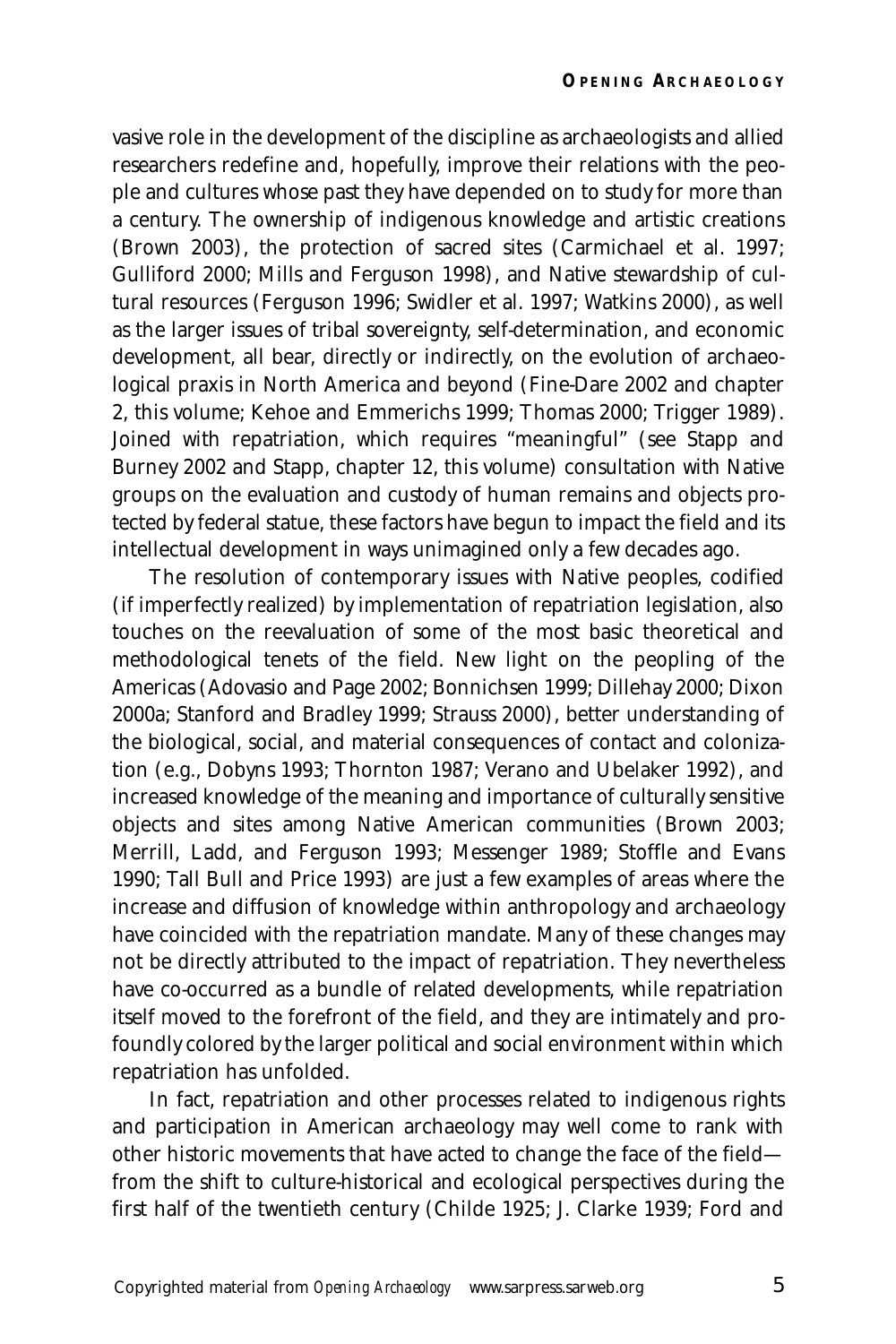Willey 1941; Kidder 1924; Steward and Setzler 1938) to the widespread adoption of more explicit scientific methods for studying the archaeological record that accelerated in the 1950s (Binford and Binford 1968; D. Clarke 1968; Taylor 1948). As one of the "ultimate post-modern challenges" to the discipline (Elizabeth Boone, Director, Pre-Columbian Studies, Dumbarton Oaks Research Library and Collection, personal communication, 1993), repatriation questions the value and prerogatives of establishment science as customarily applied in archaeology.<sup>5</sup> Like gender, politics, agency, and any number of other topics that emerged in archaeology's post-processual phase, repatriation will remain an enduring issue of the "post-post-processual" era. Repatriation presents a basic challenge to practitioners (theoreticians, methodologists, teachers, and promoters) of all stripes—that archaeologists examine the social and political context of their research enterprise more explicitly and, most importantly, make the goals and accomplishments of the profession clearer and more accessible ("open") to a wider range of constituents (Goldstein and Kintigh 1990) than ever before.

As Thomas recently pointed out (2000 and chapter 3, this volume), repatriation has acted to reestablish some of the centrality that involvement with the concerns and interests of descendant communities has held for the practice of anthropological archaeology in the Americas at different times in the past. Following reassessment and tempering of processual archaeology's explicitly scientific agenda, dominant during the 1970s and 1980s, repatriation has emerged in conjunction with a growing emphasis on humanist (Thomas 1998:57–64) and community-centered studies in archaeology (see Loring, chapter 10, and Stapp, chapter 12, both this volume; Stapp and Burney 2002, among others). These trends establish new contexts for collaboration and provide unique opportunities for combining Native American heritage studies with many of the core theoretical objectives of the field (e.g., Worl 2005). Few within the discipline could have imagined the effects that repatriation legislation would have on archaeology when it was originally signed into law in 1989 and 1990.<sup>6</sup> Many of those concerned with the issue initially fell into either overly pessimistic ("end of science as we know it") or overly optimistic ("right all the wrongs of the past") camps and into debates that quickly framed the issue as a postmodern clash of entrenched Native American and "scientific American" ideologies in gridlock (e.g., Benedict 2003). The actual or at least observable results of this movement to date (e.g., Kakaliouras, chapter 6, this volume; Killion and Molloy 2002) seem to fall somewhere in between these two extremes, however. Many of the outcomes that have emerged make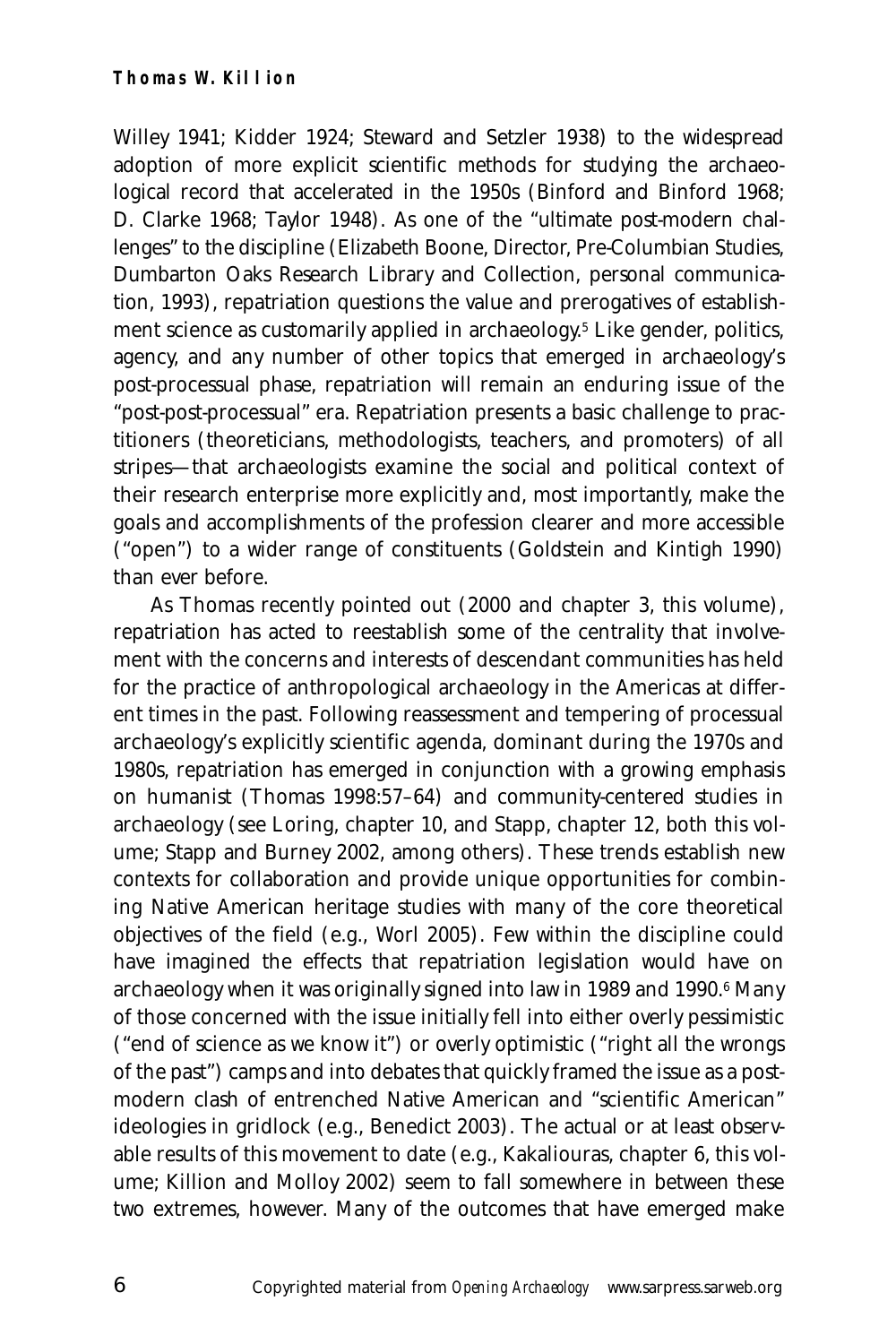sense only in retrospect. For example, that the repatriation issue, largely a critique of standard archaeological praxis, would induce Native Americans and members of other aboriginal groups outside the United States to revisit some of the fundamentals of the discipline and to call for *anthropologists to approach the use of oral traditions more critically* and *develop ethnographic methods that solve contemporary problems* might still come as a surprise to many in the academy (Fine-Dare, chapter 2, this volume, and 2002:188, citing Weiner 1995).

Now, in 2008, it is possible to look back on how the response to repatriation has evolved in practice and theory and make some generalizations based on the casework, viewpoints, and personal experiences of those involved. As I argue here (also see Killion, chapter 7, this volume), the routine practices adopted by participants charged with carrying out the repatriation mandate in a variety of everyday organizational and social contexts are the key factors for understanding the effect of repatriation on contemporary archaeology. Below, I examine some of the emergent properties of this movement and its effects on the field at large and on our ability to better envision and, hopefully, understand the past.

# **EXPANDING NETWORKS FOR ARCHAEOLOGICAL RESEARCH: THE INTEGRATION OF KNOWLEDGE TRADITIONS**

Clearly, one of the most salient outcomes of repatriation for the discipline is the long-term place this process has established for itself within archaeology and related fields in the United States and elsewhere. As many authors have pointed out, "repatriation [NAGPRA] is forever" (e.g., this volume; Rose, Green, and Green 1996:81). Indeed, repatriation is an openended process under the law and, by definition, will continue to require compliance for the foreseeable future.7 But repatriation is not only forever, it is also everywhere. Repatriation, an inherently pervasive phenomenon, has spread and established itself well beyond the world of museum anthropology, federal archaeology, and contemporary cultural resource management—places where statutory compliance is required and most apparent. These are the areas most impacted by the law and, coincidentally, the sectors of archaeological practice that possibly generate the most employment within the field. Thus these are the domains of archaeology that will continue to have an important influence on extending repatriation's impact in professional practice. But the topic of repatriation is also beginning to gain currency and prominence in academic and research contexts.8 The issue is treated routinely in basic introductory texts (Peregrine 2003; Sutton and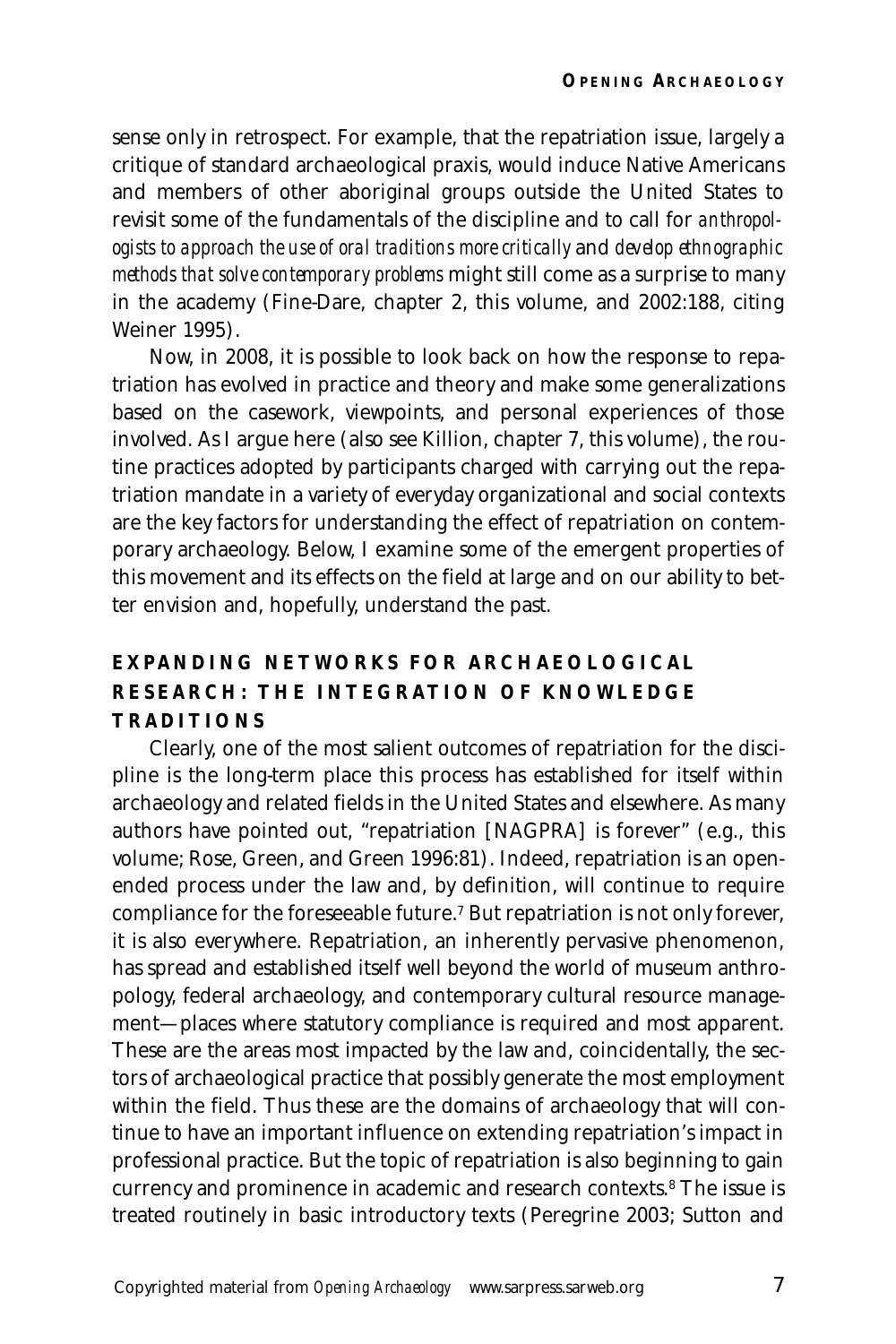Yohe 2003; Thomas and Kelly 2006, to name just a few) and is required reading in graduate seminars on archaeological methods, theory, and professional ethics in anthropology programs across the country.

The pervasive and open-ended nature of repatriation as it continues to unfold in universities, American Indian communities, museums, government agencies, and elsewhere should not obscure another powerfully emergent quality of the movement—the degree to which the process has formally and forcefully opened the discipline of anthropological archaeology (broadly defined) to participation by individuals and groups historically on the margins or completely outside the field and excluded from the rewards and challenges of professional practice. New patterns of "professionalization" (see Kehoe and Emmerichs 1999), fostered in part by repatriation, have drawn a greater number and variety of participants into archaeology (and related fields) than ever before. This enlargement in the ranks of both students and professionals who are cognizant of or engaged in the issue can well benefit a discipline that is still poorly understood by the public at large and recognized more frequently in "fantastic archaeology's" bizarre and faulty images of the past (cf. Feder 1999; Lovata 2007; Williams 1991). Positive and informed perceptions of both anthropology and archaeology are becoming more and more critical as the field competes for political support and funding both nationally and internationally. Commenting on the intellectual and political revolution for the practice of archaeology wrought by repatriation over the past couple of decades, Pyburn (2002:555) reminds us that the public's perceptions of this field and its "relevance" to those outside it (as determined by a variety of social, political, and even recreational factors) will increasingly determine its health and continued survival in the rapidly changing and interconnected world of the future.

Involvement of more Native Americans in archaeology, while growing steadily in recent years, has historically been slow and uncommon and is still fraught with challenges and contradictions (see Lippert, Thomas, and Watkins in this volume). The Native people of North America clearly played a central role in the development of anthropology and the subspecialty of archaeology in the West. In the past, Native Americans were almost always absent or were involved in the field as objects of study, often without consent. For a variety of reasons, both social and political, Native Americans seldom were recruited or invited into the discipline's professional ranks.<sup>9</sup> The causes of this imbalance are complex but were clearly tied to anthropology's own development within a Western scientific tradition dominated by white middle- and upper-class males and guided by the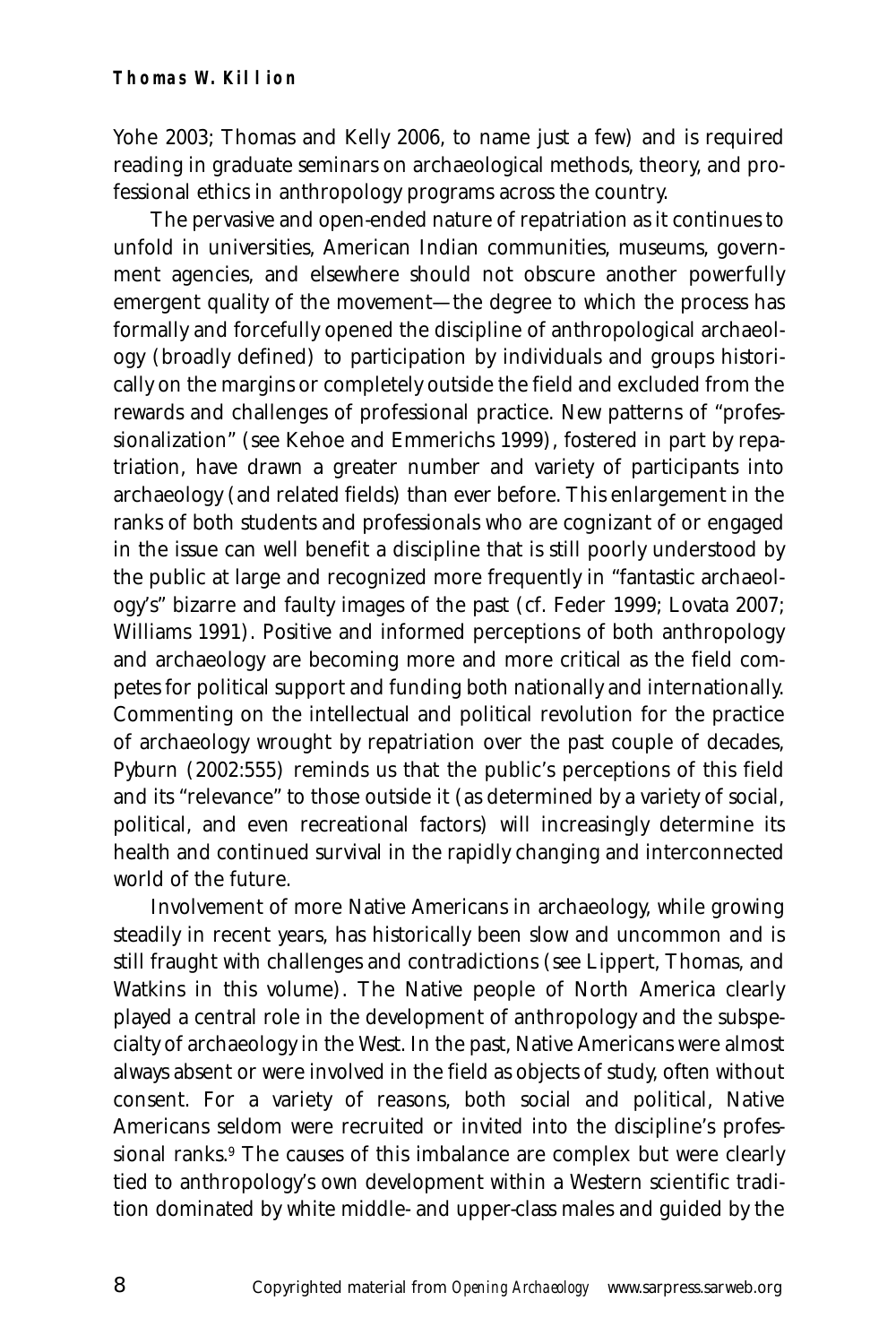corresponding intellectual biases of the time. In addition, anthropology's short history as a discipline is woven into the larger half millennium of Euro-American expansion and domination of the aboriginal inhabitants of the Americas and into the long-term patterns of violence and injustice that only recently have been more widely recognized. The discipline's role in the past and the institutions and social contexts within which its earlier practices were forged and continued to develop are not easily separated from the ethical, practical, or theoretical constructs of contemporary research. Nor can today's research be disengaged from the future role that Native people, along with their human remains and culturally sensitive objects, will play both inside and outside museums and other institutions around the globe. In spite of those who might well prefer to "get on" with the business (as usual) of "scientific archaeology" in the present, the material and political consequences of the past remain at the heart of the repatriation mandate and the (re)definition of relations between archaeologists and Native Americans. These issues are critical, not only to improving Native Americans' perceptions and trust of archaeologists and their wider role as archaeological practitioners but also to the broader understanding of and support for the archaeological endeavor by students and the public at large.

It is perhaps ironic, given anthropology and archaeology's troubled past with indigenous people in general and Native Americans in particular, that repatriation is, in fact, bringing more Native people and their perspectives and concerns into the practice of archaeology than ever before.<sup>10</sup> A large part of this engagement is due to the "routinization" of practices, required by statute and formalized in a protracted regulatory process, that repatriation entails. Thus, while in one important sense forced, the resulting level of involvement is nonetheless historically unprecedented for the field and is slowly and inevitably becoming an important building block for research, community collaboration, and public education in the archaeology of the twenty-first century. Repatriation, as it compels wider participation by Native Americans and others in archaeology and related studies, broadens the social context of research and teaching, as well as the public's perceptions of the relevance of archaeological research outside the field's narrow theoretical domains or beyond its more sensationalist public persona. This broadening or "opening" of anthropological archaeology to a greater number of players has, inevitably, changed routines of archaeological practice both locally and globally.

The *opening of archaeology* also extends to the intellectual horizon—for archaeologists, Native Americans, and others—and addresses the questions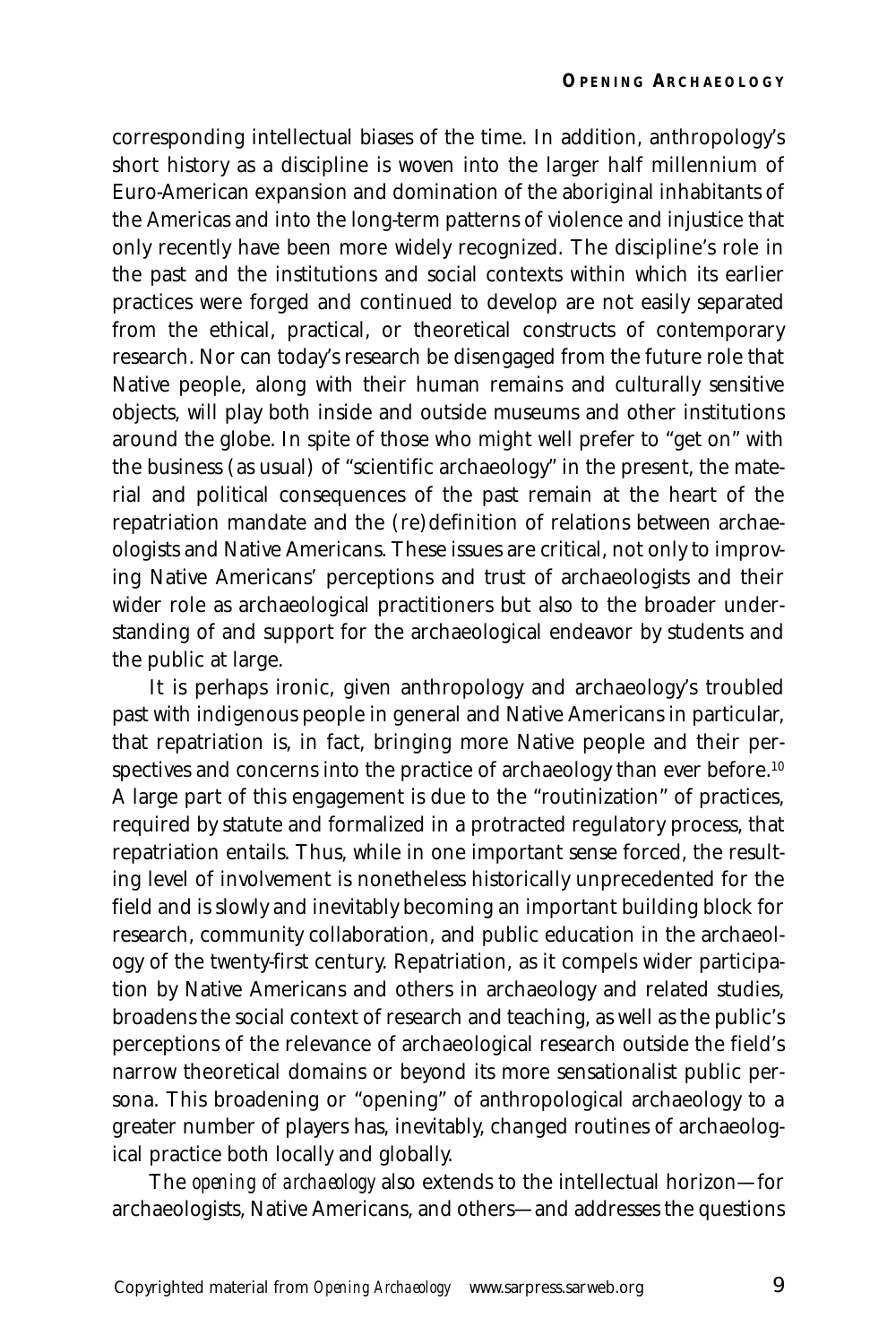of how and what we can know about the past (see Bray, chapter 4, and Zimmerman, chapter 5, both this volume). From the very public conflict among tribal leaders and prominent scientists over the remains of Kennewick Man to the slow and measured production and review of museum inventories and summaries by museum staff and Native American representatives, repatriation has inevitably opened new doors to the way we conceive of the past and how we go about asking questions and presenting interpretations of the archaeological and historical records. Paradoxically, the potential for epistemological and ontological growth in anthropological archaeology, linked to the implementation of repatriation legislation (see Ferguson 1996), appears unrelated to the "science as usual" routine thought to prevail in archaeology (corresponding to a paradigmatic change, in the Kuhnian sense of the term [Kuhn 1996]). Rather, this potential for an intellectual change of perspectives is externally driven and emerges from the daily routines alluded to above. It is the consequence (again ironically, or at least unexpectedly) of everyday practices of information sharing, routine face-to-face consultation, and, ultimately, the periodic return of remains and objects under the law among a uniquely heterogeneous network of practitioners.

The expansion of archaeology both practically and theoretically under the influence of repatriation is the product of engagement by parties or communities involved in the process—the simple, reiterative (recursive and repetitive) routine of learning, sharing information, contesting, negotiating, and "moving on" that repatriation regularly demands. In the past there was little formal interaction between archaeologists and Native Americans as communities per se. Native–archaeologist relations usually consisted of idiosyncratic interaction by individual researchers and informants rather than community-to-community involvement. In this light, part of the recent expansion of archaeology in response to repatriation can be viewed as the result of knowledge integration along the front lines or borders of different "communities of practice" (Wenger 1998), with a large number of practitioners involved on all sides. The resulting integration of different "knowledge traditions" (Turnbull 2000:38–40) in repatriation, albeit in ways often chaotic and at first unintended, nevertheless has come about in an environment where individuals and groups meet with one another on a more level playing field of negotiated practice afforded by legislation. What was once a private club (the traditional, disciplinarycentered, and individualizing field of archaeology) is now a more public endeavor, making the arena of research and the construction and presentation of the past more subject to scrutiny and contestation and, perhaps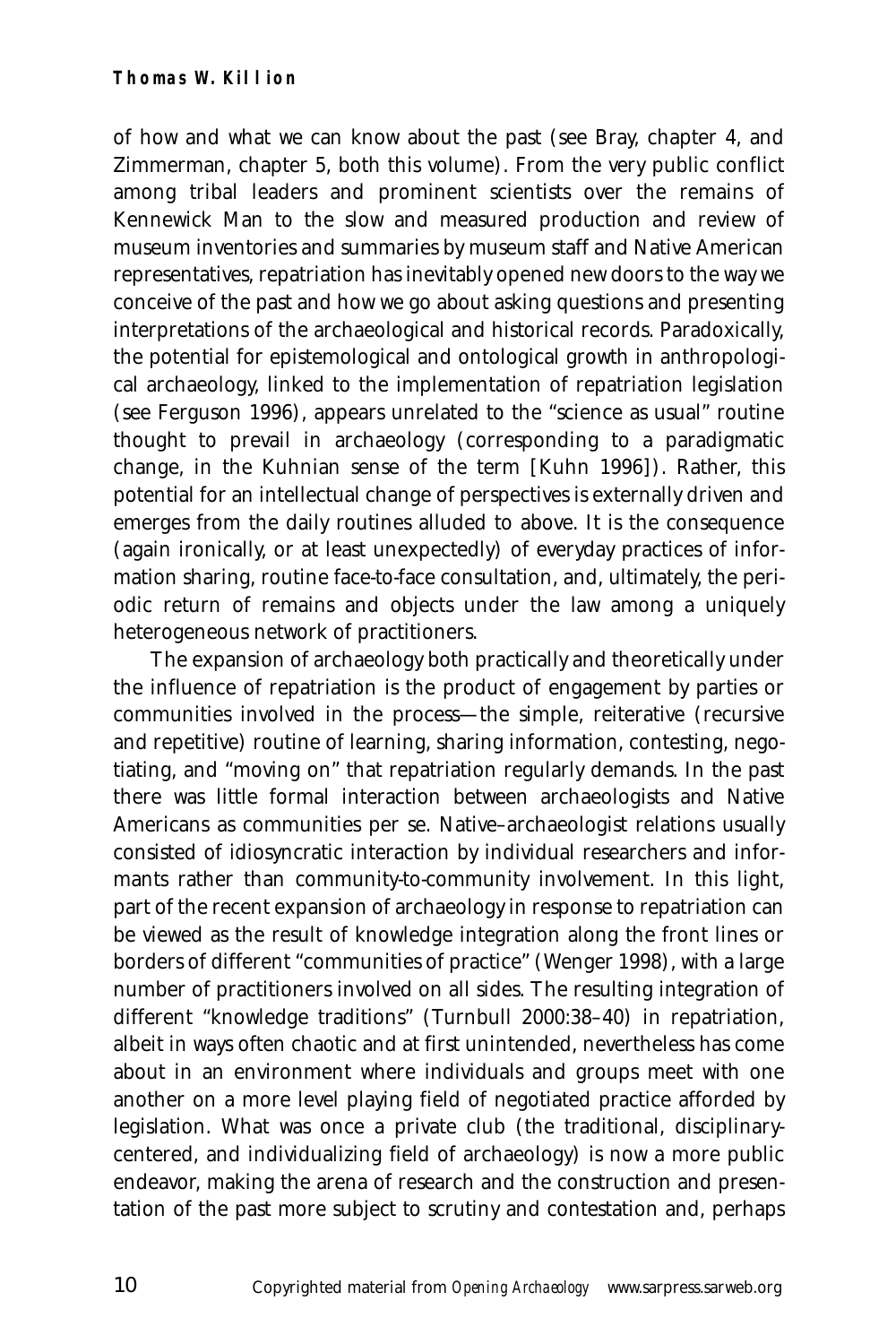in the same sense of irony already noted, more of an evaluative and "scientific" process as well. Repatriation clearly is not the only factor in the complex process of integrating knowledge traditions within the field of anthropological archaeology today, but it is a seminal example of the wider political concerns that impact scientific methods and theory in many fields of contemporary inquiry.

There are, of course, many exceptions to this older, relatively "closed" characterization of archaeology (cf. Loring, chapter 10, this volume). It is safe to say, however, that a more narrowly conceived process of analysis and hypothesis testing, rather than integration and mixing of knowledge traditions, has been the traditional strategy and objective within the field (again, in one sense ironic for a social science based on cross-cultural comparisons). Archaeologists and anthropologists, in general, have historically worked within a series of theoretical frameworks largely driven by internal arguments and well-defined problems. However, the blending of perspectives and the messy and contingent integration of disparate forms of knowledge and insights in larger public contexts, characteristic of the repatriation environment and other community-centered and often aboriginally grounded cultural studies, represent an "aggregation of viewpoints" and may serve as an important source of "robustness" in science itself (Star 1989:37–54, cited in Turnbull 2000:11). The repatriation movement, then, is contributing to a modest but pervasive paradigmatic shift in archaeology that emanates from the "ground up" and features new ideas and perspectives orthogonal to historic patterns of innovation and change within the field. This movement, in the long run, may end up looking more like the science and theory building envisioned by Kuhn than its supporters or critics ever imagined.

# **A CAVEAT ON SCIENTIFIC PREROGATIVE**

The goal of this volume is to showcase some of the different experiences and perspectives of archaeologists and others regarding the impact of repatriation on archaeology and, as argued here, to illuminate the integrative role of repatriation as an important component of knowledge production about human culture in general and about Native American heritage in particular. As implied above, this process is ongoing, but its basic and emerging properties can be delineated and its reiterative and enduring effects can now begin to be discerned and appreciated. However, it is also important to distinguish arguments about repatriation as an assault on science by religion (G. Clark 1996, among others), not treated here, from those, explicitly foregrounded in this volume, that see repatriation as an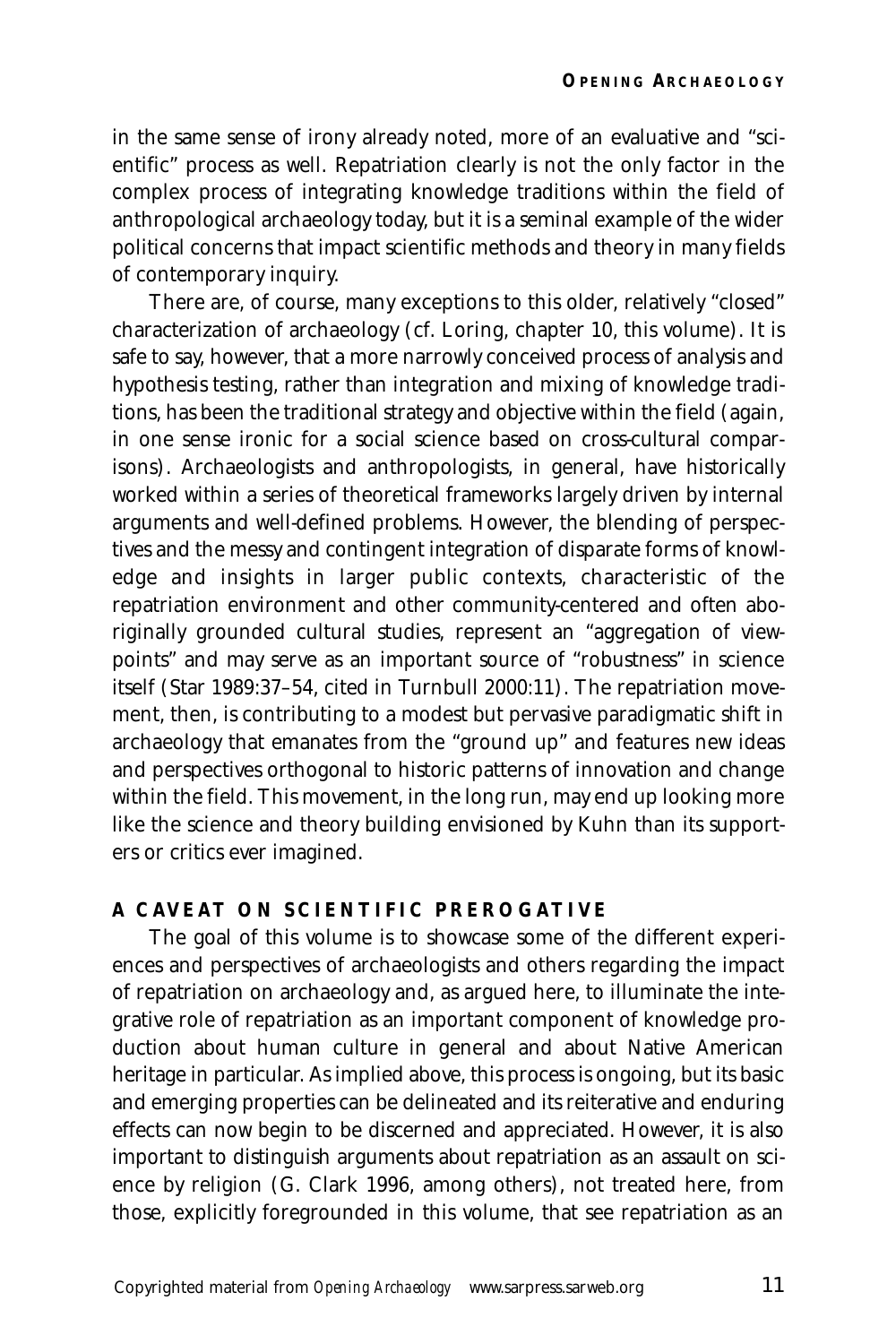illustration of the contingent nature of Western scientific research in particular and of all knowledge acquisition and implementation systems more generally. Fundamental to the assault-on-science viewpoint is the notion that repatriation poses a unique threat to archaeological practice and theory building because it allows for decisions about the conduct of archaeological research and the recovery of data that favor "political considerations over [the] disinterested evaluation of knowledge claims" (G. Clark 1996). An alternative perspective, adopted here, posits that all knowledge claims, to a lesser or greater extent, are intimately bound up in considerations that are inherently "political" and otherwise "interested." Anthropologists, as scientists, have always been faced with this fundamental dilemma or paradox the degree to which our statements about the world reflect the social and political forces around us—although perhaps not so publicly and provocatively as is the case with repatriation.

Sociologists of science and other scholars (Latour 1987; Star 1989; Turnbull 2000) have, in recent decades, focused on the way scientific knowledge grows through the acceptance, rejection, and transformation of explanations about how the world works. Latour, for example, examined social, political, and other "environmental" or external factors that impact the evolution of scientific knowledge. His study extended Kuhn's *The Structure of Scientific Revolutions* (1996) and highlighted the way scientific statements are affected by the many contingencies that scientists encounter in the larger world. His analyses have emphasized the social and political life of science and the tug and pull of forces that surround and permeate research and theory building. At the heart of these contingencies are the iterations of local practice and negotiation: the everyday routines, individual choices, expectations met or not met, allegiances formed and dissolved, deals made, funding criteria addressed, and much, much more. In sum, archaeological research and theory building (like the activities of scientists, engineers, physicians, and others in many disciplines) are colored and textured by the demands and choices of actors operating in real-world networks. These challenges and choices are at the heart of repatriation's impact on contemporary anthropology. As one senior Native American anthropological archaeologist put it some time ago, "practice does not always make perfect, but it certainly makes a difference" (Ed Ladd, personal communication, 1992).

# **THE CHAPTERS IN THIS VOLUME**

The chapters in this volume emerged from a series of meetings in Santa Fe, first at SAR and later as part of the SfAA annual meetings.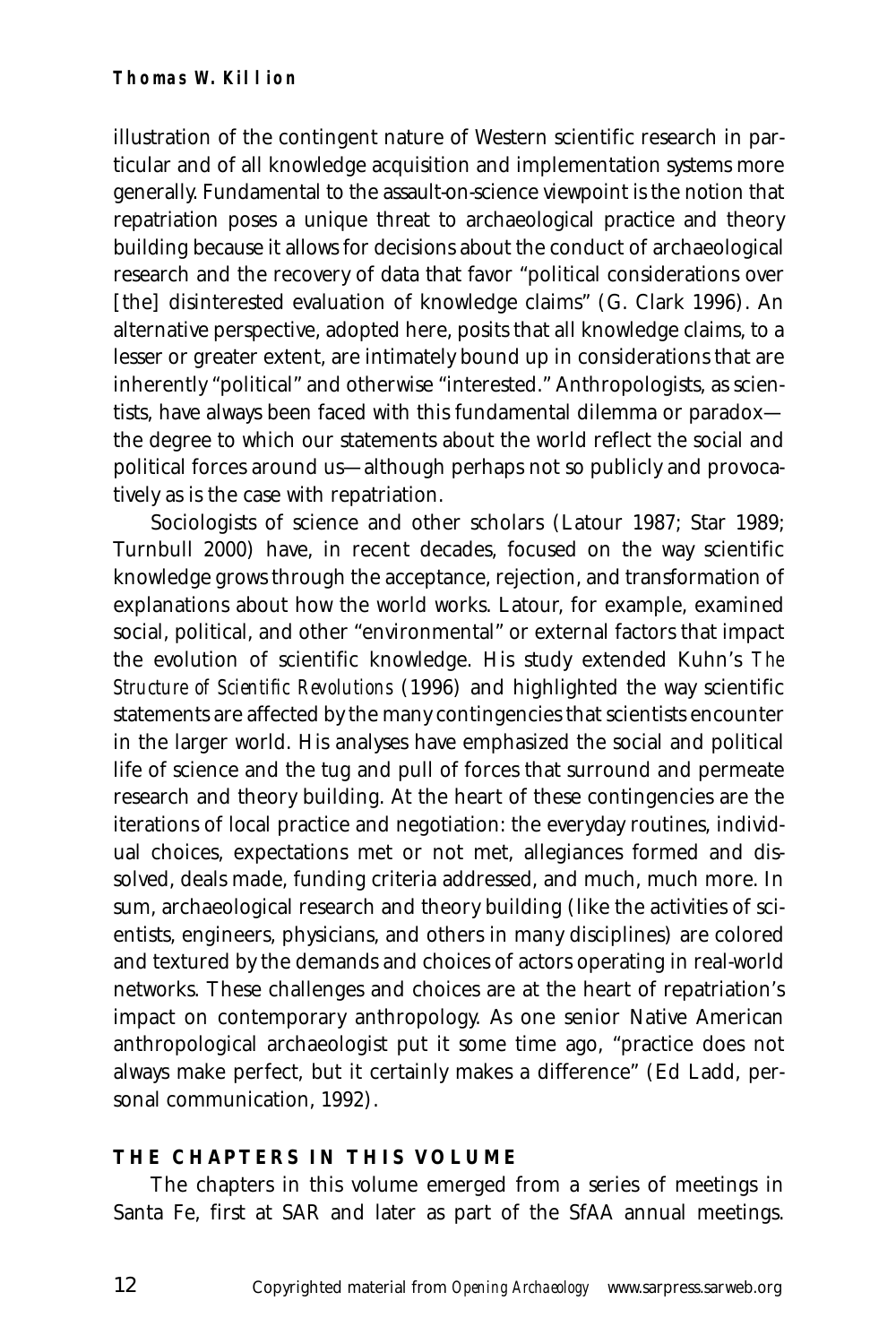Richard Leventhal, then president of SAR, suggested that we assemble a small group of scholars involved with the repatriation movement to talk about how repatriation had affected the praxis of anthropological archaeology. Leventhal and I presented the idea to the SfAA Executive Committee at the Portland SfAA meetings in 2003 as a plenary session proposal for the 2005 SfAA meetings in Santa Fe. The committee enthusiastically supported the proposal. Work began for a planning session ("Politics, Practice, and Theory: Repatriation as a Force of Change in Contemporary Anthropology"), held at SAR in August 2004. The planning session was followed by a plenary session ("The Opening of Archaeology: Repatriation as a Force of Change in Contemporary Anthropology") at the SfAA meetings in Santa Fe in March 2005. Nancy Owen Lewis, academic programs director at SAR, was instrumental in helping me recruit session participants and in guiding them through a short-term seminar at the school in 2004 and later to their presentations at the SfAA meetings in 2005. George Gumerman, who became interim president of SAR in 2005, helped bring the participants together again for a brief meeting at the school following the 2005 SfAA meetings. Both SfAA and SAR deserve an enormous amount of thanks for their support of the project and a debt of gratitude from all volume participants for making the meetings a reality and establishing the foundations for the volume that followed.

Eight original participants (Tamara Bray, Dorothy Lippert, Stephen Loring, Thomas Killion, Keith Kintigh, David Thomas, Joe Watkins, and Larry Zimmerman) attended the SAR meetings in Santa Fe and contributed chapters to the volume. Following the SfAA plenary session, the participants met and asked that two additional chapters—one on the history of the repatriation movement (Kathleen Fine-Dare's chapter 2) and another from the perspective of a physical anthropologist involved in repatriation (Ann Kakaliouras, chapter 6)—be added to the volume. Two anonymous reviewers strongly recommended a chapter (12, written by Darby Stapp) representing a cultural resource management (CRM) perspective to incorporate this critical context for repatriation praxis in contemporary archaeology. Rosita Worl of the Department of Anthropology at the University of Alaska–Juneau and the Sealaska Heritage Foundation presented a paper at the SfAA plenary session in Santa Fe ("The Native American Graves Protection and Repatriation Act: Integrating Science and Tlingit Ancient History") but did not submit a chapter for publication in this volume.

*Opening Archaeology: Repatriation's Impact on Contemporary Research and Practice* is divided into four broad sections: "History"; "Outlook on Method and Theory"; "Experience and Practice"; and "Regional Perspectives."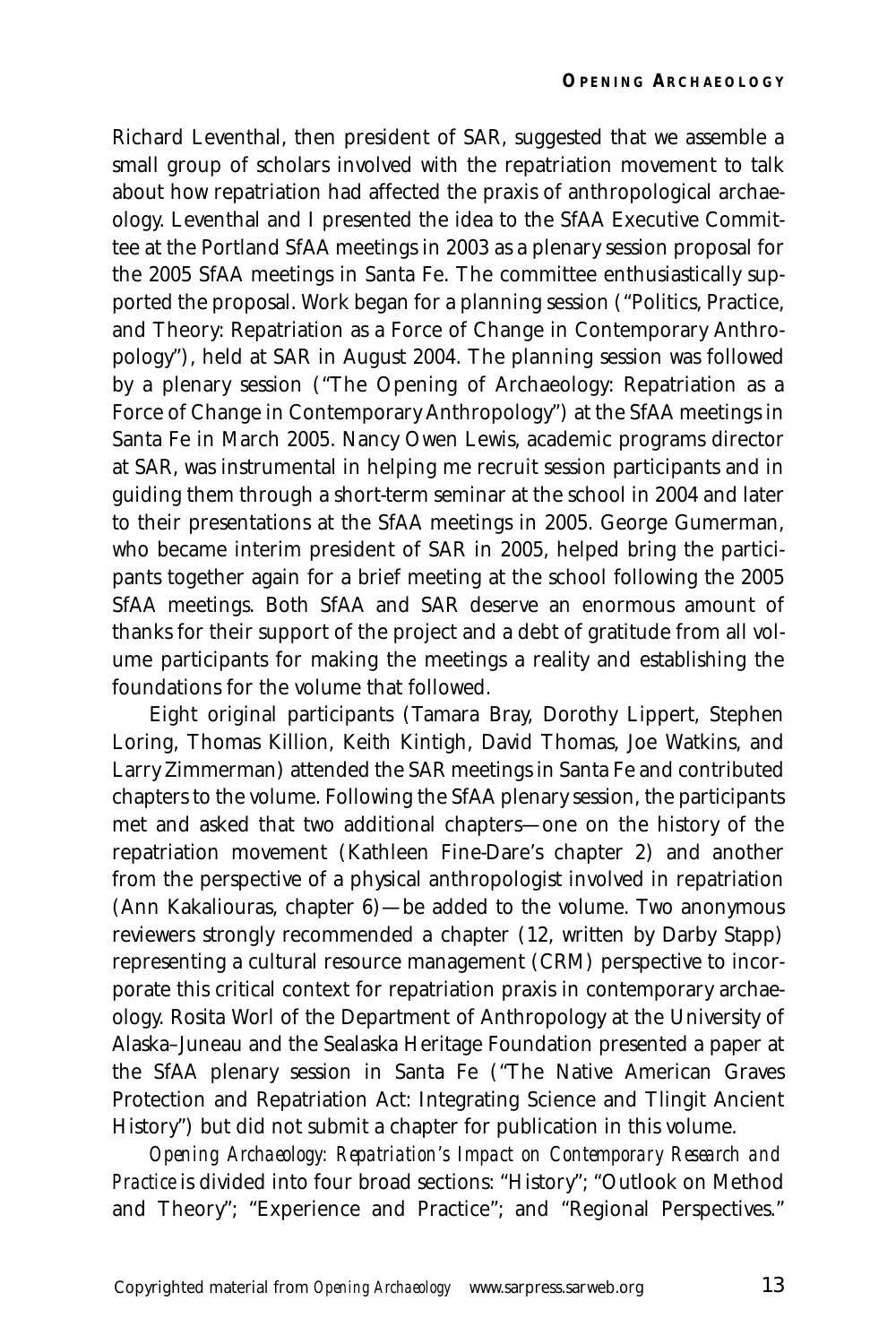Following this introduction (chapter 1), the "History" section begins with Kathleen-Fine Dare, a professor of anthropology at Fort Lewis College in Colorado. In "Histories of the Repatriation Movement" (chapter 2), she provides the larger historical context for the repatriation movement with discussions and tables that detail events that shaped white–Indian relations in the United States and the discipline of anthropology. Fine-Dare was directly involved in repatriation negotiations with Native American representatives and students in the Four Corners region at Fort Lewis College. Her perspective as a cultural anthropologist and a researcher also working in the Andean region provides another facet of praxis typical of the mix of heterogeneous traditions of knowledge that constitute repatriation. Fine-Dare's tabular history and essay condense much of the history of the movement originally presented in her much larger and more comprehensive work, *Grave Injustice* (Fine-Dare 2002). She also considers the plurality of viewpoints and the effect of emerging perspectives now taking center stage and transforming practice in anthropology, archaeology, and museums nationally. Given the course of Indian–white relations in North America, we see how the passage of repatriation legislation was an inevitable consequence of American history. The historical inevitability of repatriation is repeated in chapters throughout the volume.

David Hurst Thomas (chapter 3, "American Archaeology in the Twenty-First Century: Back to the Future?") is a curator in the Department of Anthropology at the American Museum of Natural History. Like Fine-Dare, Thomas looks at the history of the discipline, less from the perspective of time's inevitable arrow but rather through the field's cyclical evolution during periods more and less aligned with the interests or needs of Native Americans. He examines repatriation in terms of broad developments in American archaeology, particularly during the nineteenth and twentieth centuries, and how the movement now fosters a return to the centrality that Native American concerns and perceptions had for the field during its infancy. Thomas examines the lives and experiences of some of the bestknown figures in American archaeology (Thomas Jefferson, Frank Cushing, Adolf Bandelier, and Franz Boas, among others), critiquing the anthropology of their times but also emphasizing the unique engagement of Native American life by some of the field's earliest practitioners. While no apologist for the methods employed, Thomas foregrounds the concern and advocacy often practiced by these early pioneers. His narrative traces changes in the theoretical orientation of the field and the way that culture-historical, ecological, processual, and post-processual paradigms have shaped Native and scientific relations over the course of the past two centuries.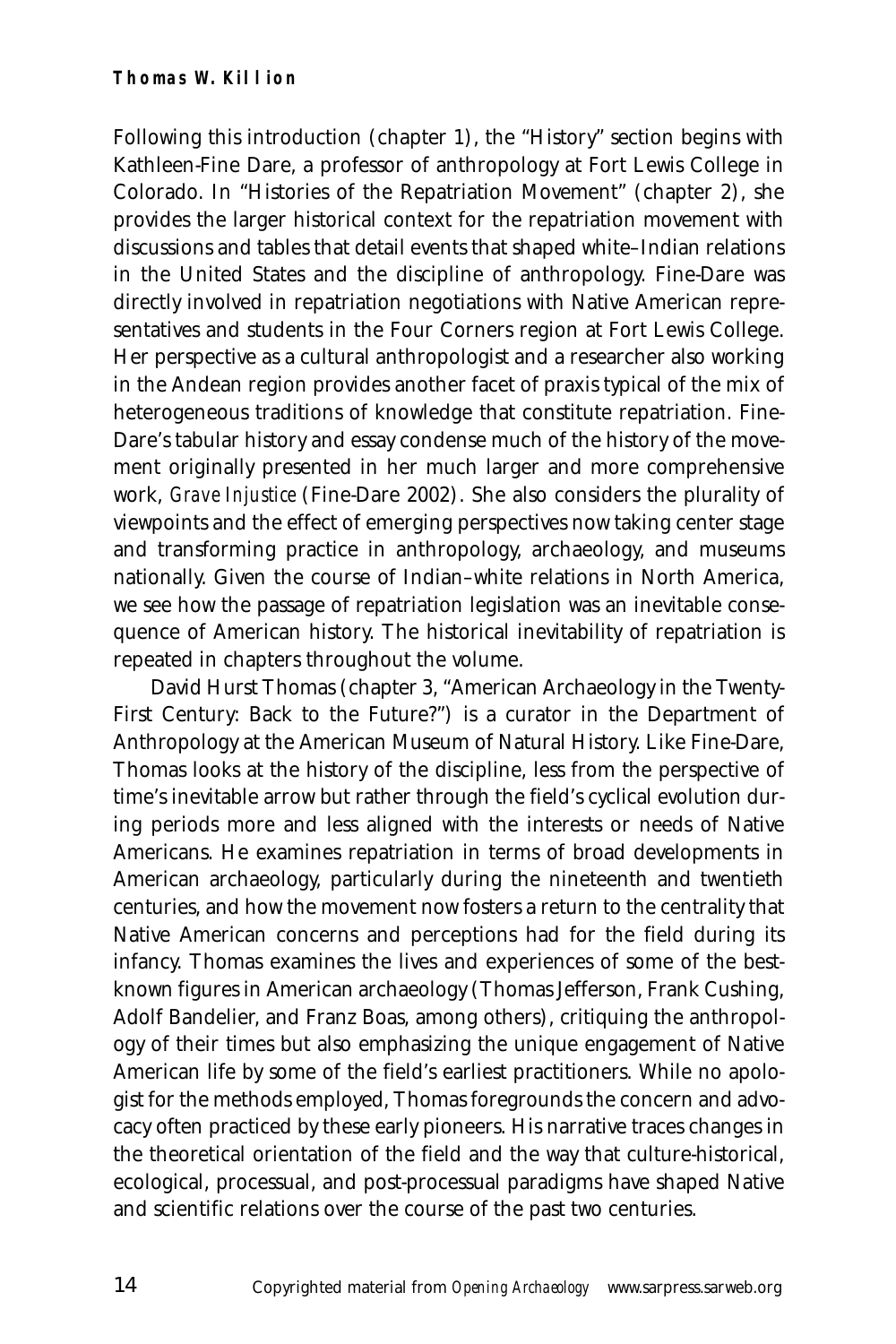Thomas's thinking on the subject has evolved considerably and been changed by engagement with Native critics (e.g., Vine Deloria Jr.) and by involvement with the National Museum of the American Indian as one of its early board members. His perspective provides a narrative of American archaeological history and some familiar guideposts for engaging a contested past. His chapter, like others in this volume, illuminates the centrality of repatriation for teaching and training in the field. While repatriation is now best known for the conflict over Kennewick Man, it is also increasingly known by histories such as the one envisioned by Thomas presented here and, more importantly, in the field's basic texts of method and theory.

Tamara Bray, a professor of anthropology at Wayne State University, begins the "Outlook on Method and Theory" section of the book in chapter 4, "Repatriation and Archaeology's Second Loss of Innocence: On Knowledge, Power, and the Past." Bray, who has written extensively on repatriation, served as a case officer in the repatriation program at the National Museum of Natural History before moving to Wayne State. She examines shifts in the power and politics of cultural representation in the wake of repatriation legislation. Bray draws a cogent analogy between the repatriation and feminist movements in archaeology and the processes by which the prerogatives of "establishment science" have been challenged and redefined under these distinct but related critiques. Her examination of Vine Deloria's critique of American archaeology, in particular his thoughtprovoking, if equally outrageous discussion of theories surrounding the peopling of the Americas, is instructive, not so much as an exposé of his or others' errors in analysis of particular data sets but for the "objections he raises to the paleo-Indian orthodoxy of American archaeology" and the suggestion, according to Bray, that "positioned rationality can illuminate inconsistencies and turn scholarship in productive directions." Her chapter echoes a theme that runs throughout this volume—the degree to which the realignment of scientific prerogatives, either forced or fostered by the repatriation movement, has quite productively exposed the relations of power standing behind both the "how" and the "what" we can know of the archaeological record. From the reassessment of oral histories by archaeologists to the participation of Native communities in osteological analyses of ancestral remains, changes in the course and content of inquiry directed by repatriation can invert the positions of dominance and open up new territory, ideas, and creative research about the past. Bray's position and prognosis is that this loss of innocence and prerogative bodes well for the future health of the discipline.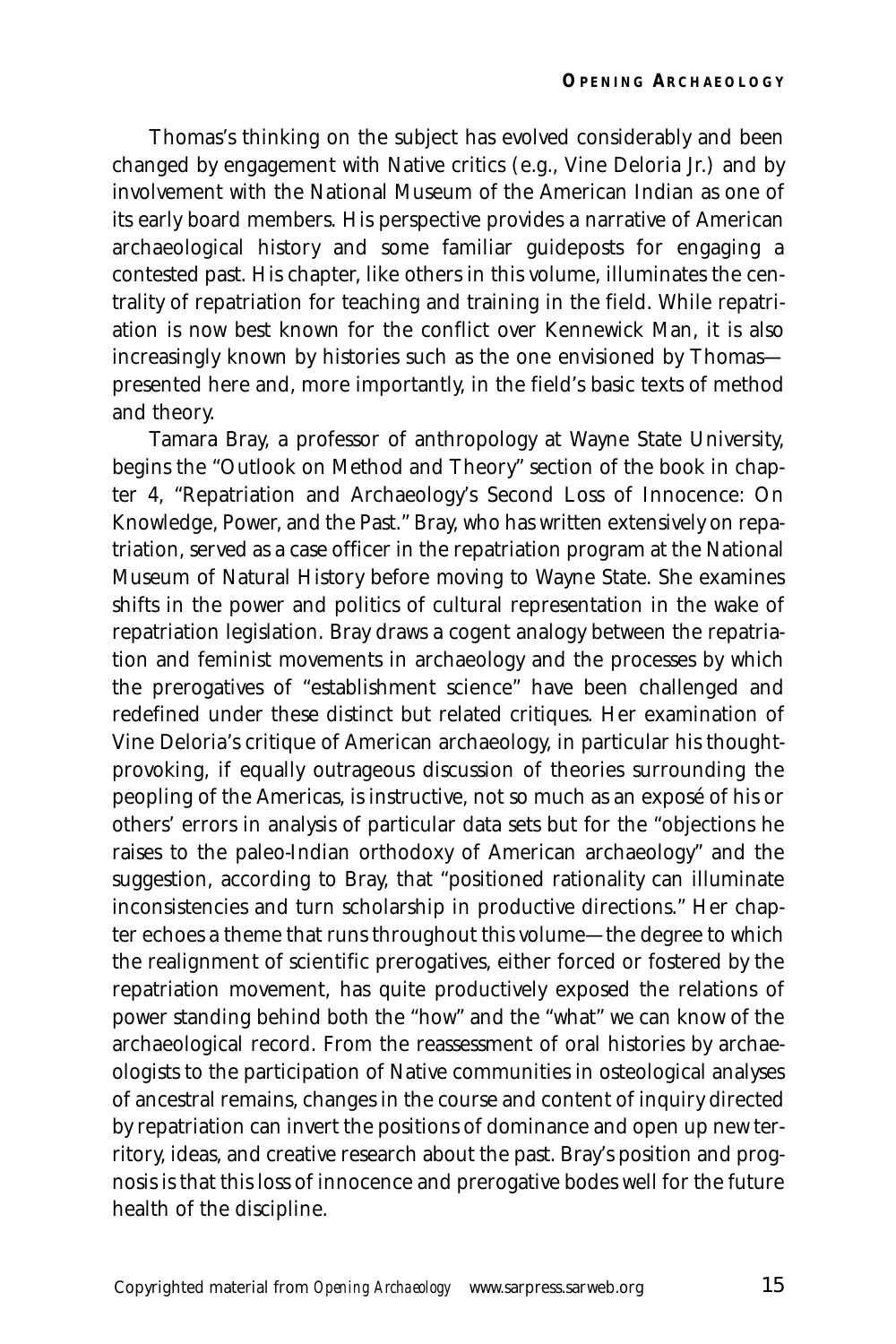#### **Thomas W. Killion**

Larry Zimmerman is a public scholar of Native American representation and a professor of anthropology and museum studies at Indiana University–Purdue University and the Eiteljorg Museum in Indianapolis. He addresses the theoretical impact of repatriation by teasing apart ways that the opening of archaeology can incorporate other epistemologies. Zimmerman long has been one of the field's most outspoken voices for indigenous issues in archaeology and the importance of repatriation to the growth of the field. In chapter 5, "Multivocality, Descendant Communities, and Some Epistemological Shifts Forced by Repatriation," he looks at how repatriation changes perceptions of what is worth knowing about the past. He revisits the ebb and flow of relationships between archaeologists and Native Americans earlier explored by Thomas and concludes that the theoretical drift of archaeology for most of the twentieth century was decidedly away from the Native people whose remains and objects were the focus of study. This trend resulted in the colonial and elite agendas that have dominated the field.

Zimmerman identifies "processual enthrallment" of archaeology as a powerful force that acted to obscure and erase the voice of living descendants from the landscapes of archaeological research. The resulting polarization of Indians and archaeologists has, more recently, been partially addressed by the post-processual critique. Zimmerman, however, also credits the growth of cultural resource management, which he believes represents one of the strongest countercurrents to the earlier processual emphasis of theory and method (see also Stapp, chapter 12, this volume). By "opening up archaeology" to the greater historical orientation in contemporary CRM and by involving more Native partners, clients, and sponsors as part of the process of managing cultural resources, the field inevitably has been altered in orientation and personnel. Academic agendas can sometimes obscure the good that archaeologists and anthropologists have done for the preservation of Native traditional knowledge, material culture, land, and language. CRM, often in service to Native clients and increasingly under the direction of tribal organizations, emphasizes consultation and the integration of archaeological and Native traditions of thought, inevitably stitching together points of view and different approaches in new and productive ways. This perspective—repatriation's underlying and reiterative effects on archaeological method and theory—is repeated throughout the volume (see Watkins, chapter 9, and Stapp, chapter 12, both this volume). Zimmerman concludes on the very different meanings of "truth" and "validity" in the archaeological endeavor. He cautions all involved to better understand and acknowledge the objectives of and limits to knowledge of the past and the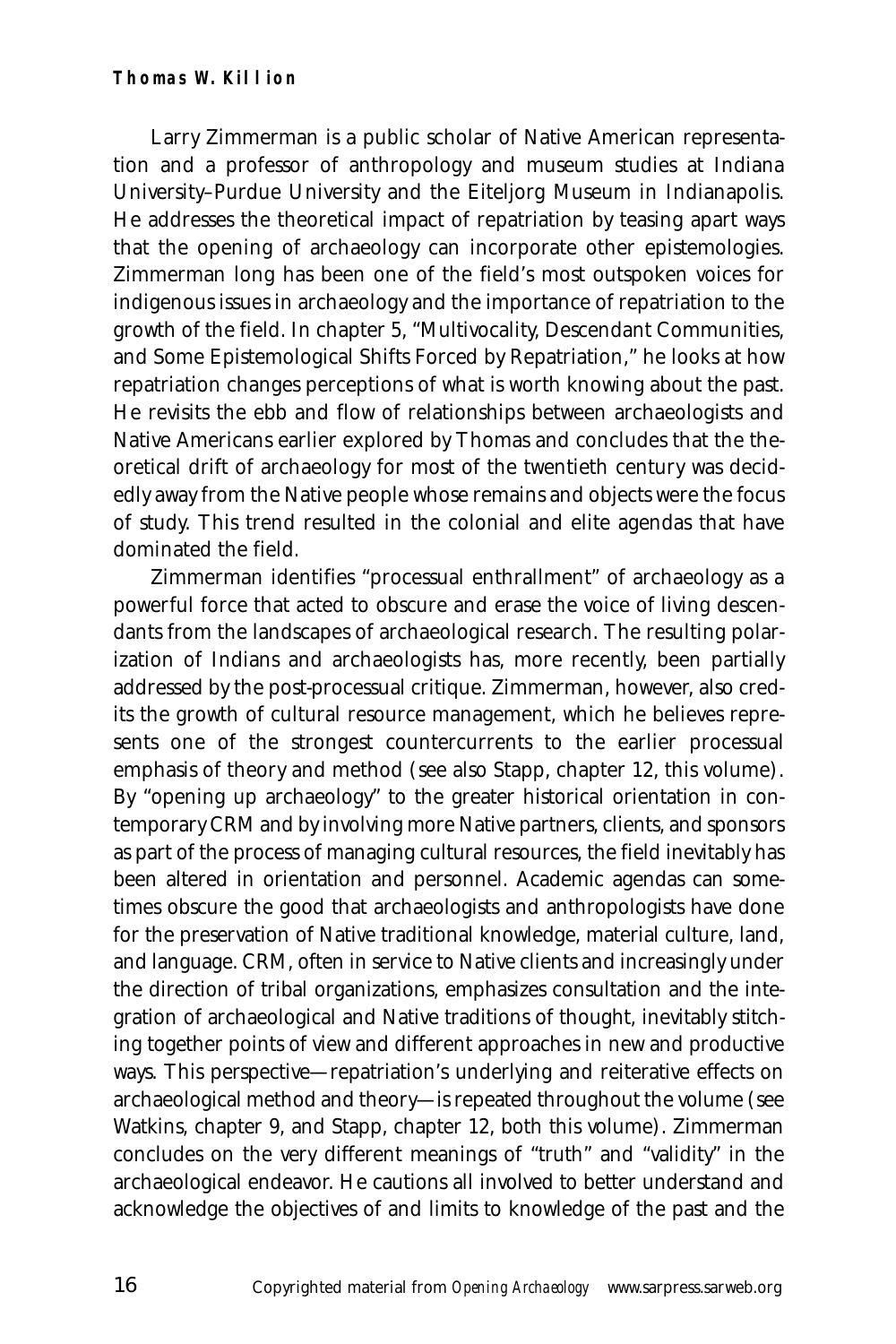complexities of its representation in the present. Zimmerman's comments underscore the paradigmatic importance of repatriation and the way it blends the experiences and perspectives of those involved to expand and connect some very discrete traditions of knowledge.

Chapter 6, by Ann M. Kakaliouras, professor of physical anthropology at Whittier College in California, provides a unique view of repatriation's impact on method and theory in physical anthropology. The chapter, "Toward a New and Different Osteology: A Reflexive Critique of Physical Anthropology in the United States since the Passage of NAGPRA," examines the recent migration in osteological and bioarchaeological research outside North America. International research is neither new nor detrimental to the field of physical anthropology, but offshore research has certainly accelerated with the rise of the repatriation movement. While this shift is not unexpected, given both real and perceived restrictions on the conduct of research under legislation in the United States, Kakaliouras also sees it as ironic and regrettable, given the fact that repatriation has generated at least as much data collection and "research" on Native American human remains as any other episode in the history of anthropology.

Kakaliouras, trained in the crucible of repatriation during the late 1980s and early 1990s, is part of a generation of physical anthropologists who became professionals at a time when repatriation and reburial became facts of life. She points out that her perspective is relatively new within the field and expresses the less common view that physical anthropology and bioarchaeology can benefit from the engagement that has taken hold in archaeology and museum anthropology since passage of repatriation legislation in 1989 and 1990 (see also Rose, Green, and Green 1996). Physical anthropology has since focused on the methodological challenges of data capture in response to the phenomenal increase in osteological information associated with repatriation documentation efforts. Kakaliouras notes in addition that many physical anthropologists have responded to repatriation by opting to work (and advising their students to seek research opportunities) outside the United States. She documents a recent decrease in research presented at the annual meetings of the American Association of Physical Anthropologists, tied in part to the exodus of US physical anthropologists out of North America. These trends have had a chilling effect on training programs and student recruitment for work in North American physical anthropology and research programs that could be directed at navigating the new realities of research in the United States. The tide now may be turning, with physical anthropologists such as Kakaliouras and a large number of students expressing keen interest in the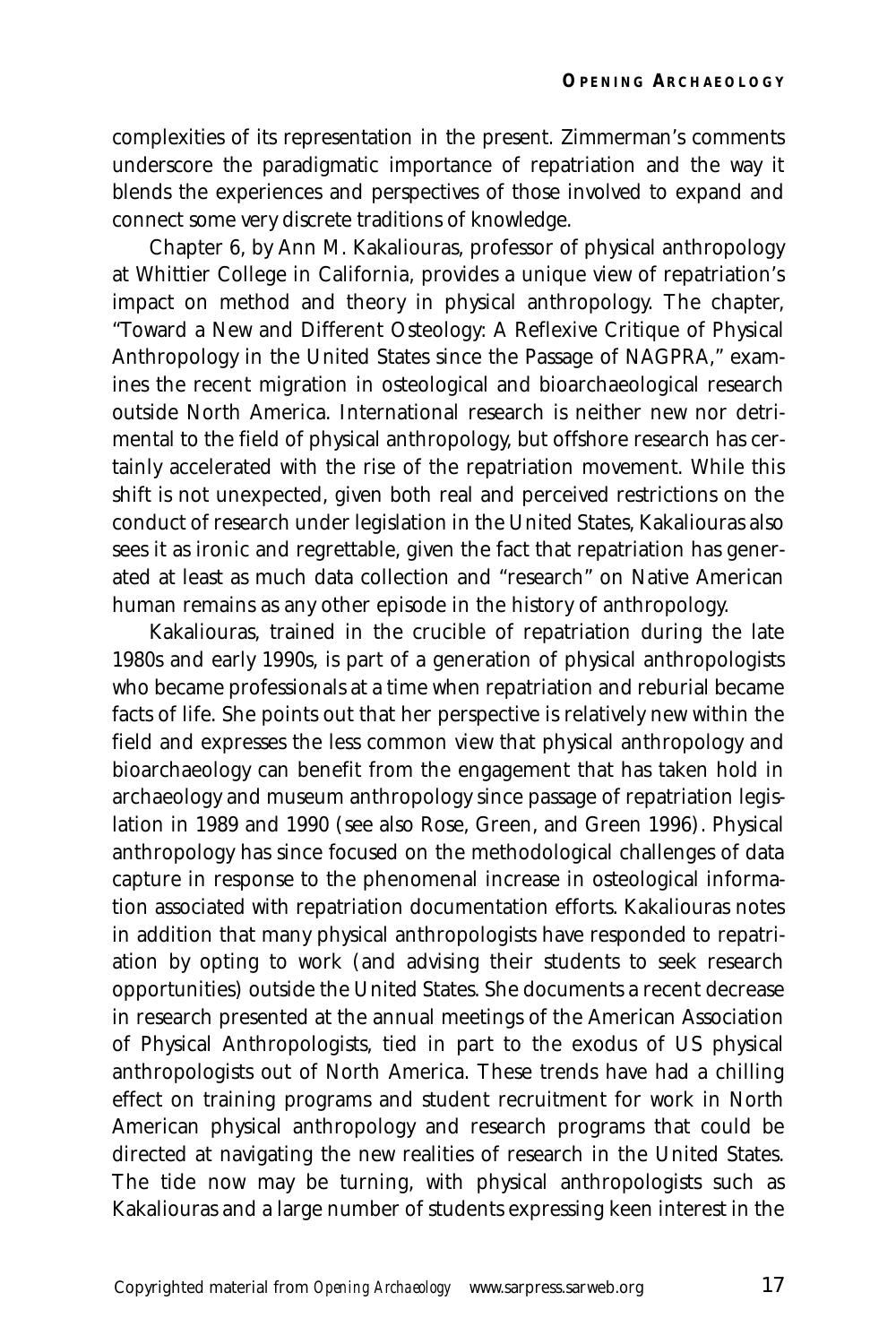sociopolitical and historical implications of pursuing research in North America in the context of the repatriation movement. Her chapter is a call for the development of training environments in physical anthropology that can adapt to and benefit from research opportunities and the growth of knowledge through engagement with contemporary descendant groups in the context of repatriation. Repatriation's growing salience with students in anthropology and the increasing demand for curricula that provide background and training to help students better understand and engage the repatriation movement are themes that run through the chapters of *Opening Archaeology*.

Chapter 7, "A View from the Trenches: Memories of Repatriation at the National Museum of Natural History, Smithsonian Institution," begins the next section of the book, "Experience and Practice." In this chapter I describe some of my own experiences with the daily iterations and cumulative effects of repatriation as an administrator and archaeologist at a large institution (the Smithsonian) during the first decade of the new repatriation laws.11 I combine my own observations on the effect of repatriation and its contribution to the "increase and diffusion" of knowledge at the Smithsonian with a set of case examples from the Repatriation Office at the National Museum of Natural History. I touch upon the increase in heterogeneous knowledge spaces afforded by the repatriation process at the museum, the reiterative nature of daily encounters among practitioners trying to solve and negotiate routine challenges along the way, changes in long-term collections management and research practices that repatriation has encouraged, and the educational experience afforded me as a fledgling museum archaeologist and program manager steeped in the process (locally and nationally) during the 1990s. I look at a sample of cases from Alaska, the Great Plains, northern California, and Hawaii that reflect a range of experiences encountered by those involved. These examples suggest some of the hurdles that had to be crossed, the lessons learned, and the resulting heterogeneous knowledge contexts that evolved as part of the repatriation process at the Smithsonian and other large museums and that will form the environment for collaborations among scientists, Native people, and others in the future.

Chapter 8, "The Rise of Indigenous Archaeology: How Repatriation Has Transformed Archaeological Ethics and Practice," is by Dorothy Lippert, a case officer from the Repatriation Office at the National Museum of Natural History, Smithsonian Institution. Lippert's chapter is about being a Native American (Choctaw) and an archaeologist working in repatriation. She provides her own personal perspective on the movement as she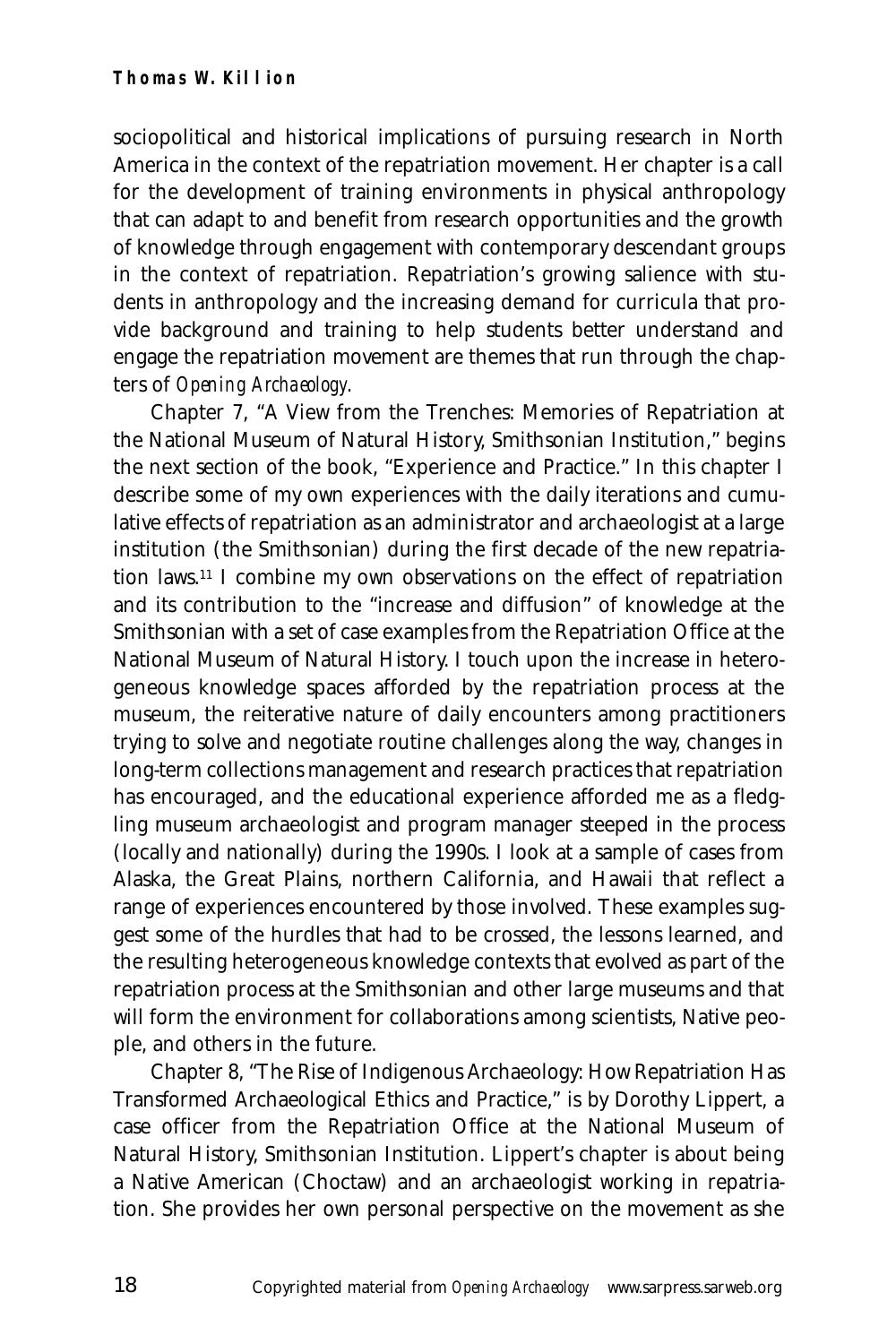grapples with the ethical challenges and demands of science as a profession and her identity within her own home community. She begins with her memories of a trip to the Washita Massacre site in Oklahoma, the sorrow she felt, and her sense of kinship with the Cheyenne people who died there in 1868 and earlier at the Sand Creek Massacre in Colorado. These memories are her entry point for examining the importance of repatriation, respect for the dead, their connection to the ethical concerns of living Native Americans, and, in this case, the edification of archaeologists, both Native and non-Native. The integration of ethics and practice in these contexts opens a way for non-Natives to understand the responsibility felt by Native Americans for their ancestors and a tradition of archaeological knowledge augmented by indigenous thinking and sensibilities. Lippert, as a scientist and Native American, sees this expanded knowledge space as providing a "stronger, multifaceted perspective on ancient lives."

Lippert's chapter examines personal conflict, the pull of her community, and the demands of her profession in the course of research and casework in repatriation. Ultimately most sure and comfortable with her own community by birth, she feels that the potential for fracture between these different identities is countered by involvement in archaeological research that is "community centered." Indigenous archaeology (Watkins 2000) and community-oriented archaeologies stress relations with living groups and critique processual archaeology, which can create a barrier between the archaeologist and those whose ancestors produced the archaeological site. Accordingly, Lippert sees both archaeologists and Native Americans as going through an important if rough transition to better come to grips with what the other is all about. Native American archaeologists, although still a small corps of researchers and activists, are growing in number and will have an important impact on the course of repatriation and related issues within archaeology. The influx of indigenous archaeologists such as Lippert, in addition to the growing number of younger archaeologists who have grown up with the reality of repatriation described by Kakaliouras, will have a profound effect on the ideas and approaches that will characterize the field in the decades to come.

Lippert concludes her essay with the case of a young Choctaw woman whose remains are held by the museum. While saddened to think of the remains of someone so like herself caught in such a predicament, Lippert reminds us that she can now effect proper treatment of her relative by acting as both an archaeologist and a Native American. Lippert's contribution to the volume is an eloquent example of how the opening of archaeology is coming about in a very good way.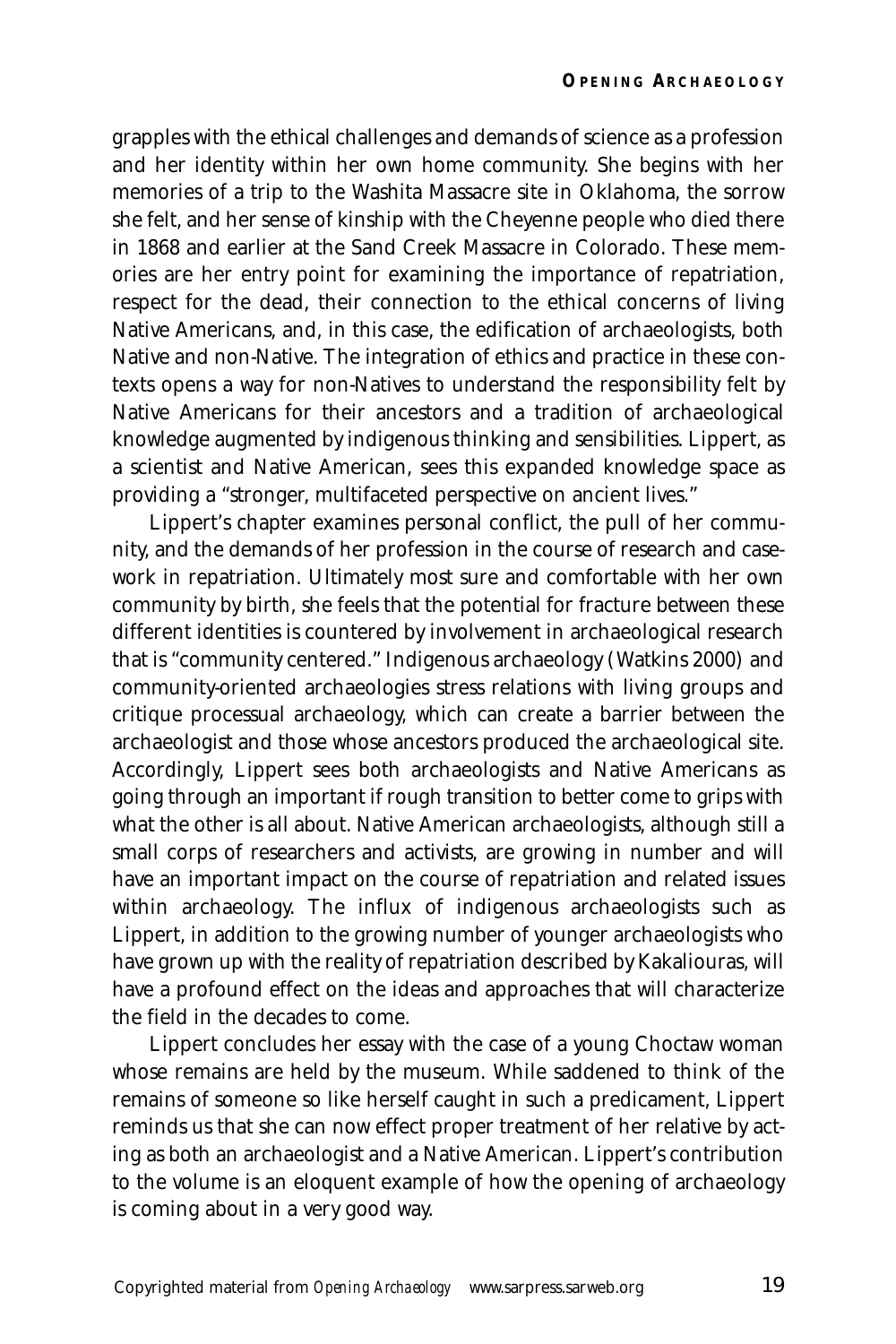#### **Thomas W. Killion**

Joe Watkins is a professor of Native American studies at the University of Oklahoma. He has been active in indigenous archaeology, archaeological ethics, and the repatriation movement nationally and locally for many years. In chapter 9, "The Repatriation Arena: Control, Conflict, and Compromise," he looks at control of the archaeological record by indigenous groups and archaeologists and the conflicts that repatriation has engendered. He identifies a number of different scenarios in which groups are placed at odds with one another, be they American Indian tribes against other tribes, American Indian tribes against archaeologists, or archaeologists against other archaeologists. Repatriation impacts archaeology through conflict and compromise concerning the interpretation and use of the cultural past. Watkins's backgrounds as a Native American, professor of anthropology, and compliance archaeologist all combine for a unique perspective on the challenges that repatriation presents and the outcomes realized in the process. His analyses and case examples give ample evidence that what the archaeological record is and how we may know about it are intimately impacted by our social, educational, and political backgrounds. Sole scientific prerogative to statements about the past, which he rejects, ignores the reality of the repatriation process as it unfolds today and misses the opportunity to help frame how archaeological knowledge might evolve in the future.

Central to Watkins's approach and theme, to which his examples testify, is the necessity of engagement in spite of the often adversarial nature of repatriation. Picking up on a point also made by Zimmerman (chapter 5, this volume), Watkins shows how what he calls compliance archaeology (archaeology that must meet the terms of legislative and regulatory requirements, such as federal archaeology and CRM) is at the center of decisions now being made about the archaeological record and its representation. As academic archaeology does not necessarily articulate with the requirements of repatriation, it is marginalized, relatively speaking, in spite of a good deal of overlap in personnel and subject matter. The point is, there is a larger world outside of academic archaeology that engages the repatriation process both theoretically and methodologically. Part of the impact for the field is a loss of influence over the outcomes of repatriation. This point is echoed by Kakaliouras and other authors in the volume.

Watkins provides a series of case examples from the annals of the repatriation process over the past decade or so. He touches upon such diverse cases as the human remains and funerary objects from the Spiro Mounds of Oklahoma, a request for a Kiowa war chief's shield, the return of Steed-Kisker remains from Missouri, the controversy over the Kennewick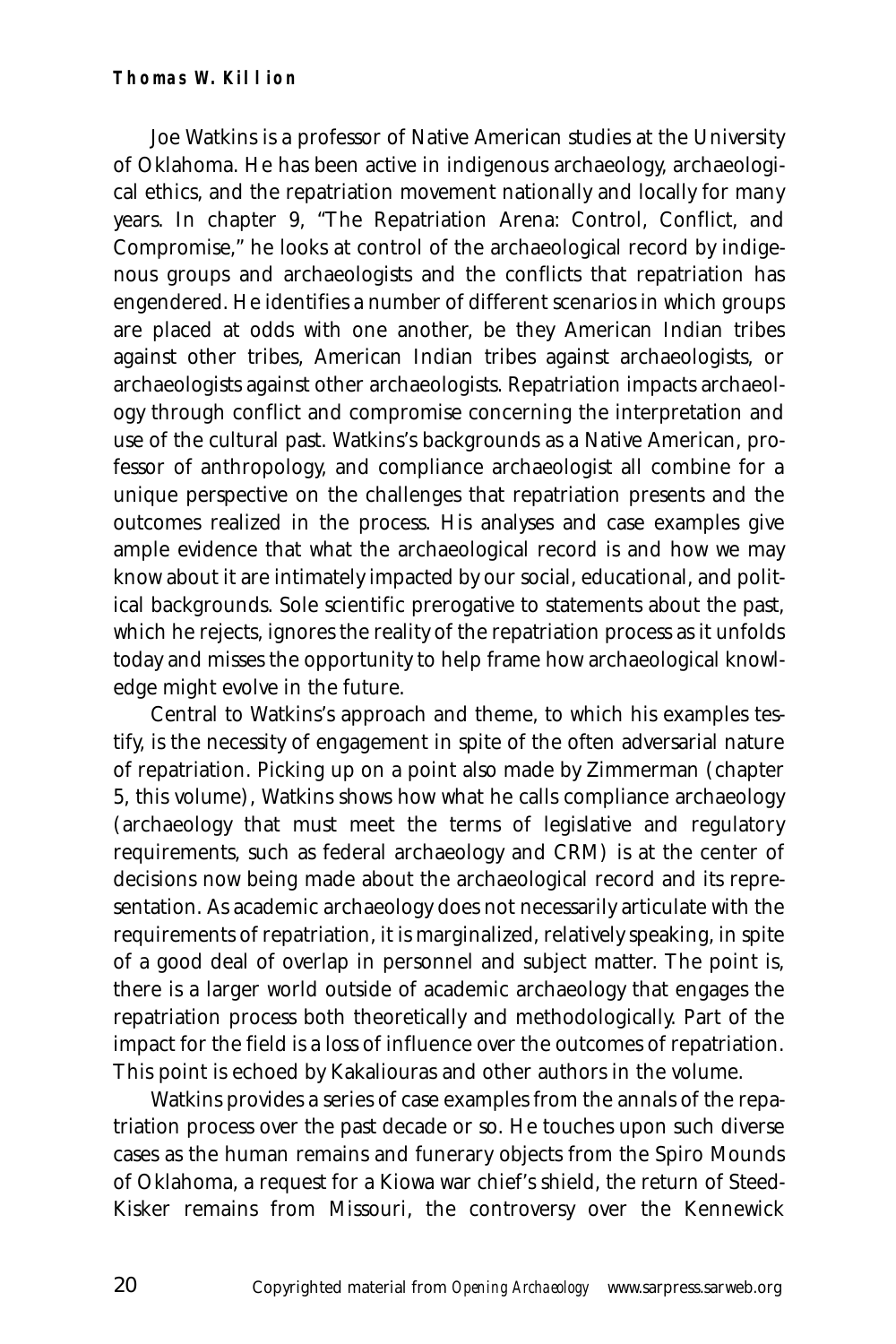remains, and more. In each case, he identifies the agendas of the parties involved and the outcomes. In the process, Watkins draws the reader into the arena of repatriation and the (potential) integration of knowledge in a variety of contested cases.

Stephen Loring is an archaeologist and museum anthropologist with the Arctic Studies Center at the National Museum of Natural History, Smithsonian Institution. He draws on many years of anthropological research and education in the North, as well as his knowledge of repatriation casework in Alaska at Natural History. In chapter 10, "The Wind Blows Everything off the Ground: New Provisions and New Directions in Archaeological Research in the North" (which begins the book's "Regional Perspectives" section), Loring contrasts the repatriation of remains and objects with the repatriation of information and knowledge from museums. He examines collaboration between Native communities of the North and museums in the South that make resources for heritage studies and cultural renewal more accessible.

Loring calls to attention the change in prerogatives—to control remains, objects, and information and to present and interpret the past before and after repatriation. Among the Innu of northern Labrador, these shifts first moved control from the exclusive purview of the elders to the dictates of non-northern professors, researchers, and administrators. The control has now shifted again to a negotiated space, involving these players and others under the present order of repatriation. Loring emphasizes that there is no going back: repatriation has forever changed the arenas of heritage studies, archaeological and museum research, and interpretation of the past; indigenous perspectives are never again likely to be excluded from the process. In the world of community-oriented archaeology that Loring inhabits, these new relations have become a fundamental fact of archaeological method and theory—an outcome with which he is quite comfortable.

Loring's chapter uncovers the local and intimate impact of repatriation on the thinking and work of archaeologists who reside or spend a great deal of professional time in particular regions. They are, in effect, a product of the communities they work in and the histories and experiences of those communities with Western exploration, colonization, and exploitation. These communities now have received official recognition of their responsibility for the disposition of cultural resources and their voice in the interpretation of the past. Regional specialists are well positioned to understand local histories, unique perspectives on the past, and areas of present need or interest. Thus they are presumably committed to a resolution of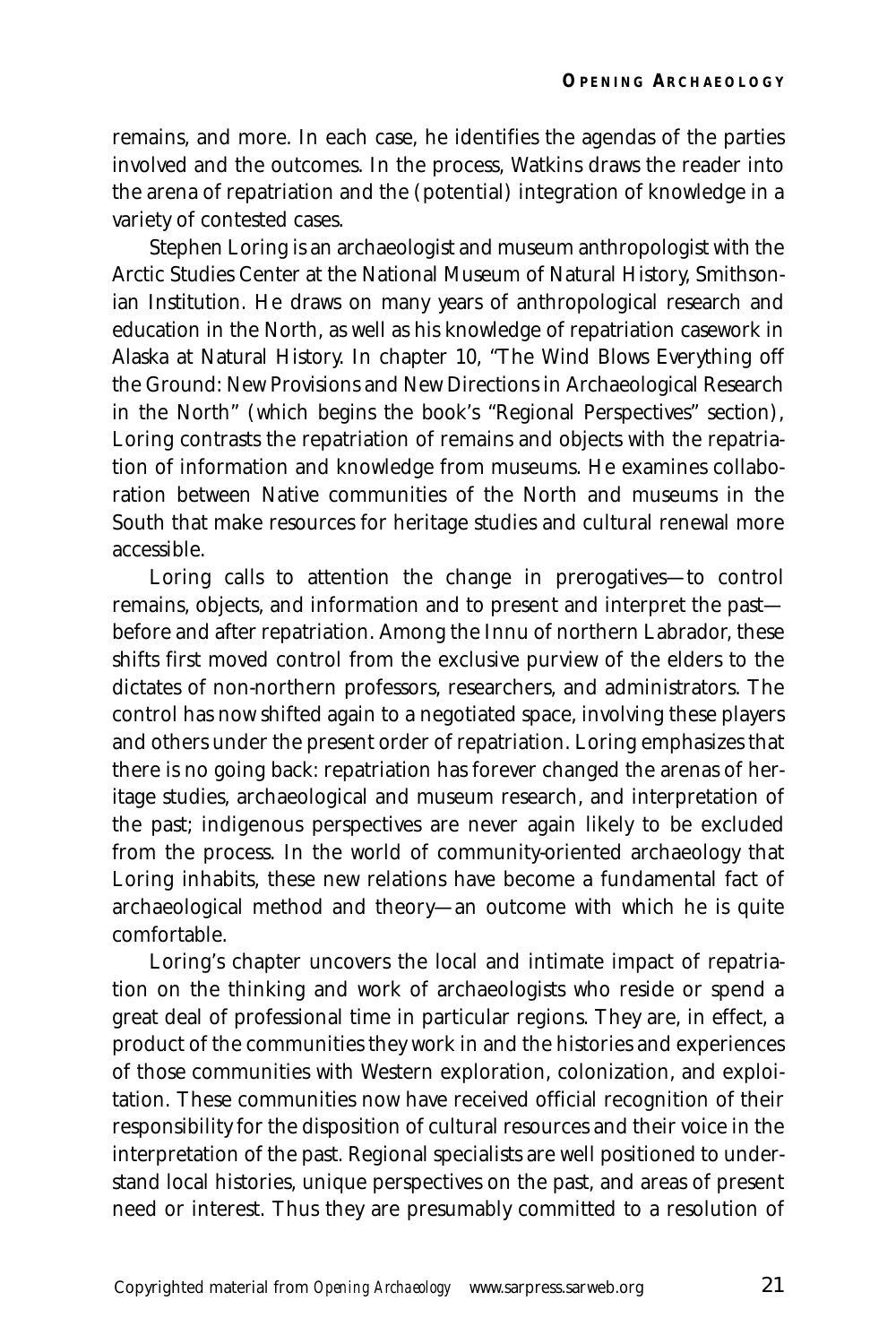repatriation claims that can have a profound effect on continued research in the future. Ongoing connection and responsibility to people and locality have been the exception rather than the rule in archaeology. The community link is especially weak for those working predominantly in large metropolitan or national museums, where they are often cut off from regular community contact but where some of the most difficult work and drama of repatriation takes place.

The effective translation of repatriation to progress in method and theory is explicit in Loring's discussion of experimental archaeology among the younger Innu and the students he's worked with over the past couple of decades. His efforts to open archaeology in the northern context also uncover a much broader notion of ancestry among Innu descendant communities than is generally conceived. This notion of ancestry, connection to the land, and persistent routines of a traditional "northern" way of life ultimately transcends the immediate concerns of human remains and sensitive cultural objects to encompass intellectual property, symbolic heritage, and spiritual knowledge. Loring feels that collaborative study of the traditional knowledge that the Innu struggle to preserve is good for archaeologists and good for archaeological theory. Like others in the volume, he sees the reconsideration of oral histories, a focus on social identity, and engagement of values of northern peoples in their approach to one another, the land, and the past as necessary stepping stones for the development of the field. Loring examines repatriation case examples from Point Barrow, Alaska, and northern Labrador from this perspective and suggests how archaeology in the era of repatriation can reinvigorate our understanding of the human condition in the North. He suggests that a code of ethics promulgated by the United Nations could well guide the field of archaeology in the future.

Keith Kintigh, a professor of anthropology in the School of Human Evolution and Social Change at Arizona State University, is the author of chapter 11, "Repatriation as a Force of Change in Southwestern Archaeology." As a southwestern archaeologist and past president of the Society of American Archaeology, Kintigh was at the center of many debates concerning repatriation during its first decade of implementation. He provides his own reading of the effect of the movement on archaeological research from the perspective of the southwestern United States.

Kintigh is impressed, as are others in the volume, with the push that repatriation has given, both in the Southwest and elsewhere, to research and scholarly thinking and to the study of social identity through analysis of oral histories, migration stories, and assessments of cultural affiliation.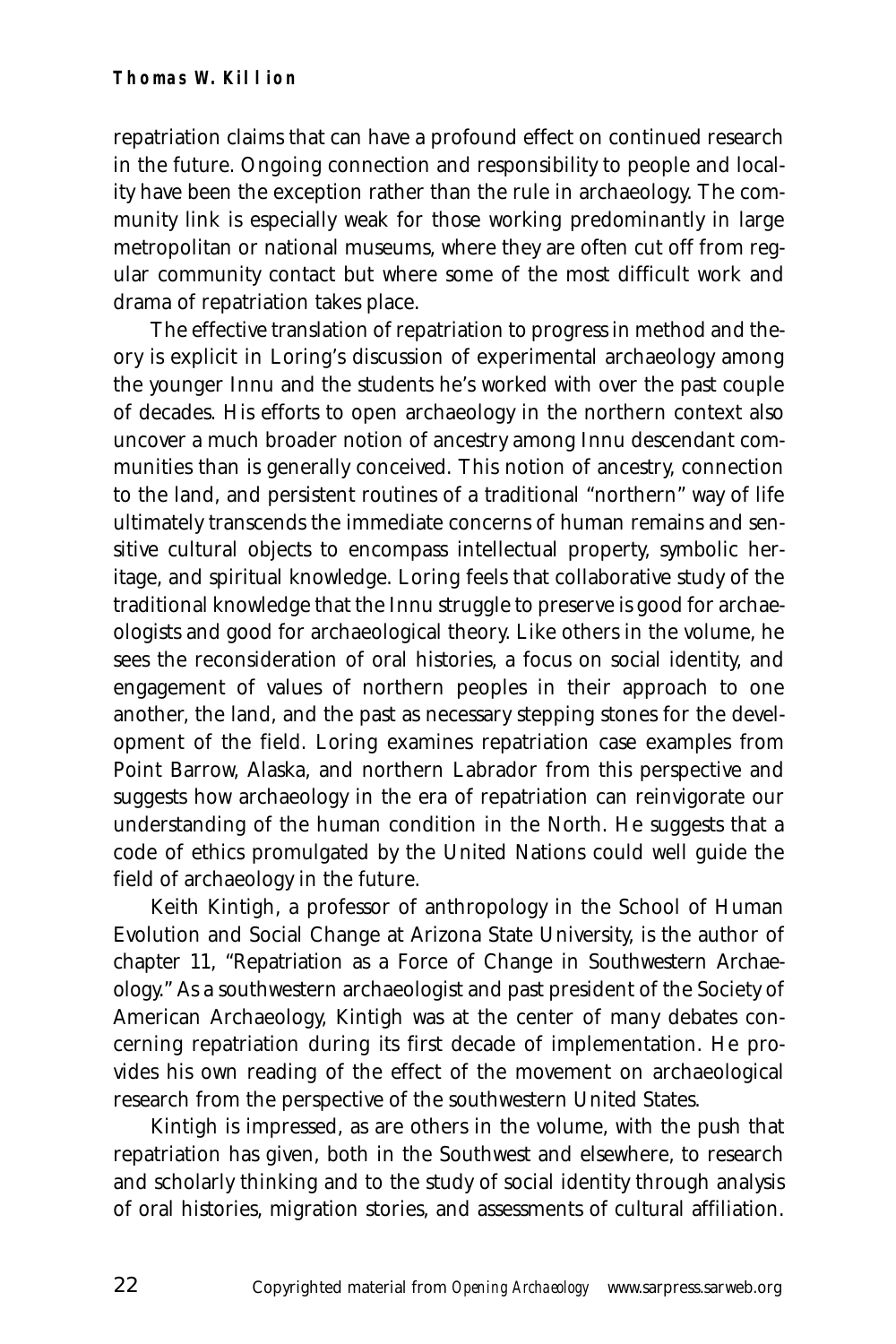For the Southwest especially, this resurgence is tied in part to the long history of archaeological work in the area and the interests of many early researchers (Frank Cushing, Fredrick Hodge, Jesse Fewkes, Emil Haury, and John McGregor, among others) in clan histories and traditional affiliations of contemporary groups tied to archaeological sites documented in the late nineteenth and early twentieth centuries. Reiterating Thomas's discussion in chapter 3, Kintigh points out that repatriation is, at least in part, fueling theoretical and methodological interest in tribal perspectives as keys to understanding historic and earlier migrations, settlement patterns, and identities of the aboriginal peoples of the Southwest. Coming in the wake of the post-processual critique, these initiatives are also uniquely southwestern. Kintigh highlights contemporary research by Wesley Bernardini, T. J. Ferguson, K. Tsianina Lomawaima, and Peter Whitely, among others (see also Mills 2004), which, while not always directly linked to repatriation casework, has developed in step with the new emphasis given to traditional histories and patterns of affiliation in the repatriation movement.

Kintigh notes the importance of the National Historic Preservation Act (1966) and the Archaeological Resources Protection Act (1978) and suggests that these laws are similar in their impact to NAGPRA—perhaps have even a greater impact—especially in terms of the number of participants brought into play. He also strongly criticizes the approach being taken by federal agencies in the Southwest and elsewhere to quickly resolve repatriation claims for administrative convenience and to avoid adverse public relations. He believes that the expedited federal cases serve neither the public's nor the tribes' interests because they give short shrift to the process of documentation and apply simplistic and inaccurate fixes to the often complex question of cultural affiliation. He ends with a call to balance archaeological outreach to Native communities with a revitalized sense of expertise and pride in research that can be conducted within the context of repatriation. To this end, he notes that much could be accomplished by adhering to the spirit and letter of the official ethical principles advocated by the Society of American Archaeology.

Darby Stapp is an archaeologist and director of the Hanford Cultural Resources Laboratory at the Pacific Northwest National Laboratory. He has a long history of archaeological research and CRM experience in the Pacific Northwest and has worked with many of the tribal communities in the region (see also Stapp and Burney 2002). In the final essay of *Opening Archaeology* (chapter 12, "The Impact of NAGPRA on Anthropology: A View from Cultural Resource Management in the Pacific Northwest"), Stapp looks at developments over the past thirty years in the Northwest and pro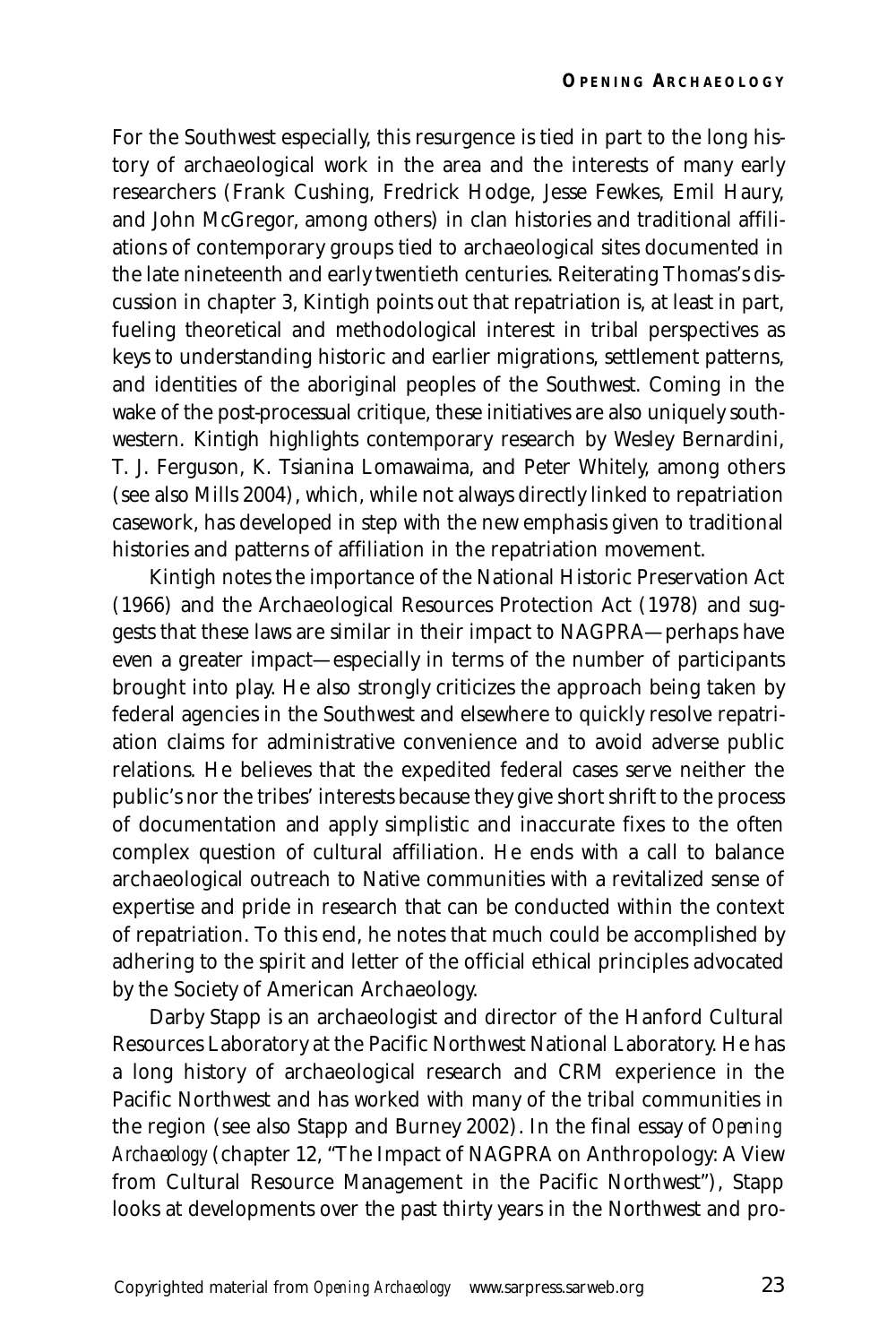vides his own perspective on the significant role played by CRM in the changes wrought by repatriation on archaeology and anthropology.

Stapp begins with a brief overview of the history and structure of CRM, tracing the evolution of the field in federal salvage projects, university archaeology programs, historic preservation research, the environmental protection movement, and, more recently, repatriation legislation and related developments. As noted by other authors in the volume, both the National Historic Preservation Act and the Archaeological Resources Protection Act contributed to the growth of the CRM field in the 1980s and 1990s, fostering a convergence of Native American and CRM interests and representing one of the most dynamic areas of growth in archaeology today. As part of the professionalization of CRM that took off in the 1980s, Stapp notes a progressive redirection of objectives and orientation as practitioners moved from academic research models and notions of prerogative to the perspectives and goals of CRM, site protection, and regulatory compliance. In the process, perhaps more than any other sector of archaeology, CRM professionals have incorporated the effects of repatriation legislation into their day-to-day practice and theoretical orientation. The CRM business has evolved as an endeavor fundamentally grounded in the traditional methods of archaeology but also in response to the demands of compliance archaeology as discussed by Watkins (chapter 9, this volume). More than in the academy, these forces act to articulate CRM with the mix of theories, knowledge traditions, and approaches to the past encountered in the arena of repatriation. Thus CRM and compliance archaeology play an increasingly significant role in theory and method building in spite of their oft-touted divergence from traditional academic research agendas.

A large part of Stapp's chapter 12 is devoted to his personal journey and development as a university-trained archaeologist coming up in the CRM field during the 1970s and 1980s. As with many of his peers, this journey began well before there was a great deal of consciousness within the field about Native American concerns with issues such as reburial, sacred sites, and culturally sensitive objects in museum collections. Archaeological projects in the Northwest during the 1980s and 1990s brought Stapp into contact with the Nez Percé and the Confederated Tribes of the Umatilla Indian Reservation, among other groups. These contacts began to change his perspective from that of science and site protection in archaeology to an archaeology targeted at serving community needs. In this case, the needs and concerns were those of Native Americans in the Columbia River area whose sites were the principal focus of the compliance archaeology with which he was involved at the time. Stapp ironically contrasts some of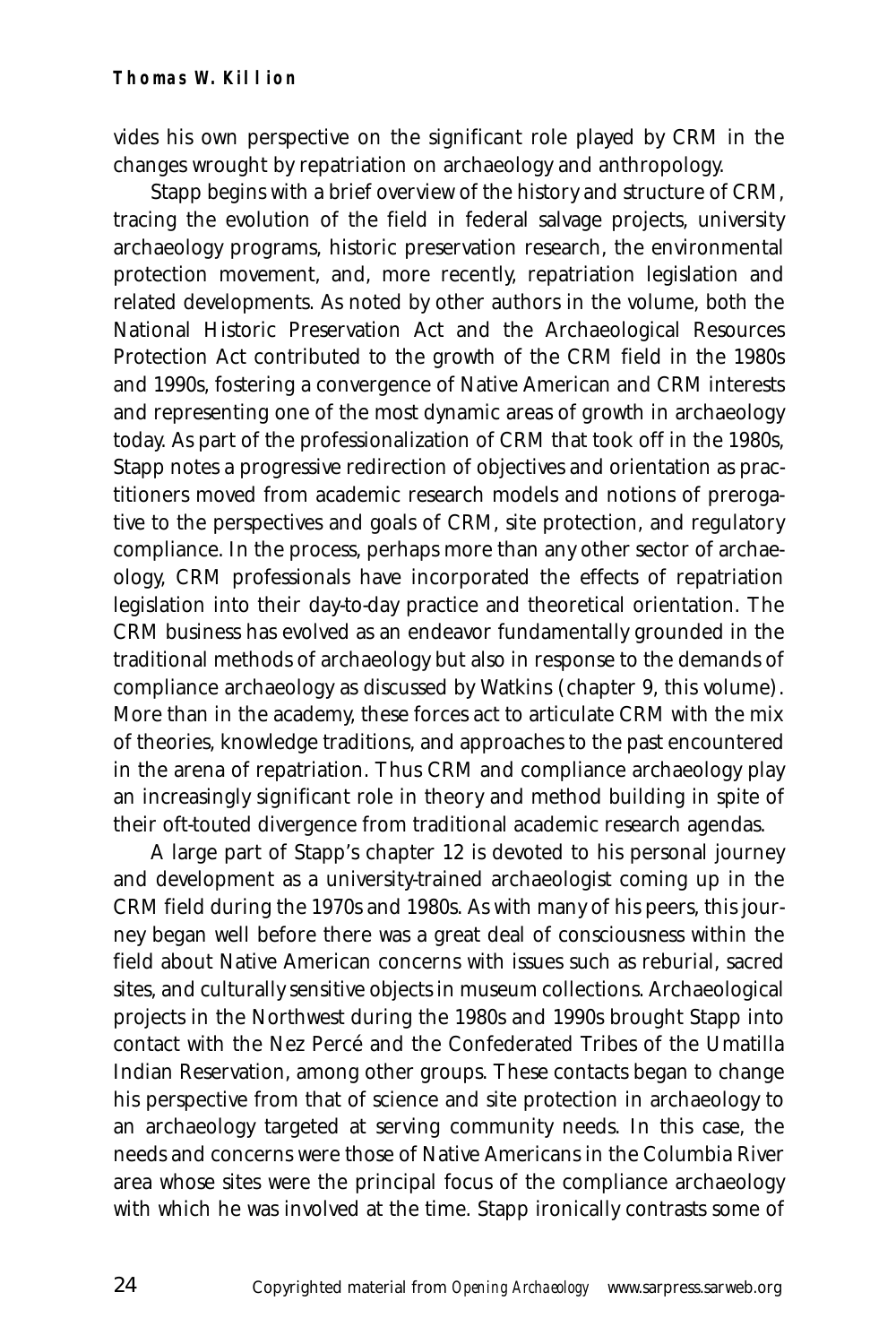the routine work of the time, and successful interactions with Native Americans related to repatriation, against the backdrop of intense media attention and negative publicity surrounding the Kennewick Man controversy in the Columbia River area and nationally. Many authors in this volume likewise note the enormous imbalance in media coverage, with the most negative and controversial aspects of repatriation replacing the movement's large number of success stories. This unrelenting focus on controversy and deadlock tends to portray the field as more resistant to the process of repatriation than it actually is and all the more underscores the need to explore the openings in archaeological method and theory discussed in this volume.

Stapp concludes his chapter and the volume with a discussion of the changes that he believes are here to stay in cultural resource management—changes that may, in the end, come to characterize the wider practice of archaeology in universities, government, museums, and the private sector. Significantly, he gives important emphasis to an increase in the dissemination of new knowledge about the archaeological record and a growing transformation in the intellectual environment of archaeology. The coming decade should continue to demonstrate how these changes and the opening of archaeology to the forces of the larger world represented by repatriation will actually bear fruit.

#### **Notes**

1. Repatriation, as discussed here, applies primarily to anthropologically trained archaeologists and physical anthropologists, as well as other museum professionals. It should be acknowledged that the repatriation movement draws upon and has implications for the work of ethnographers and linguists as well as archaeologists and physical anthropologists.

2. Translating anthropological knowledge into action, praxis is the process by which theory becomes part of everyday experience and provides an opportunity for reflective contemplation where abstract concepts are linked to the real world. Praxis implies an active two-way integration of method and theory.

3. See http://www.cr.nps.gov/nagpra/ for definitions and other details on federal repatriation legislation (NAGPRA). See http://www.nmnh.si.edu/anthro/ repatriation/ for repatriation provisions of the NMAI Act as applied exclusively to the Smithsonian Institution. The laws themselves are available online and in libraries.

4. NAGPRA also mandates the return of items to lineal descendants.

5. This statement may mask the political processes through which NAGPRA is